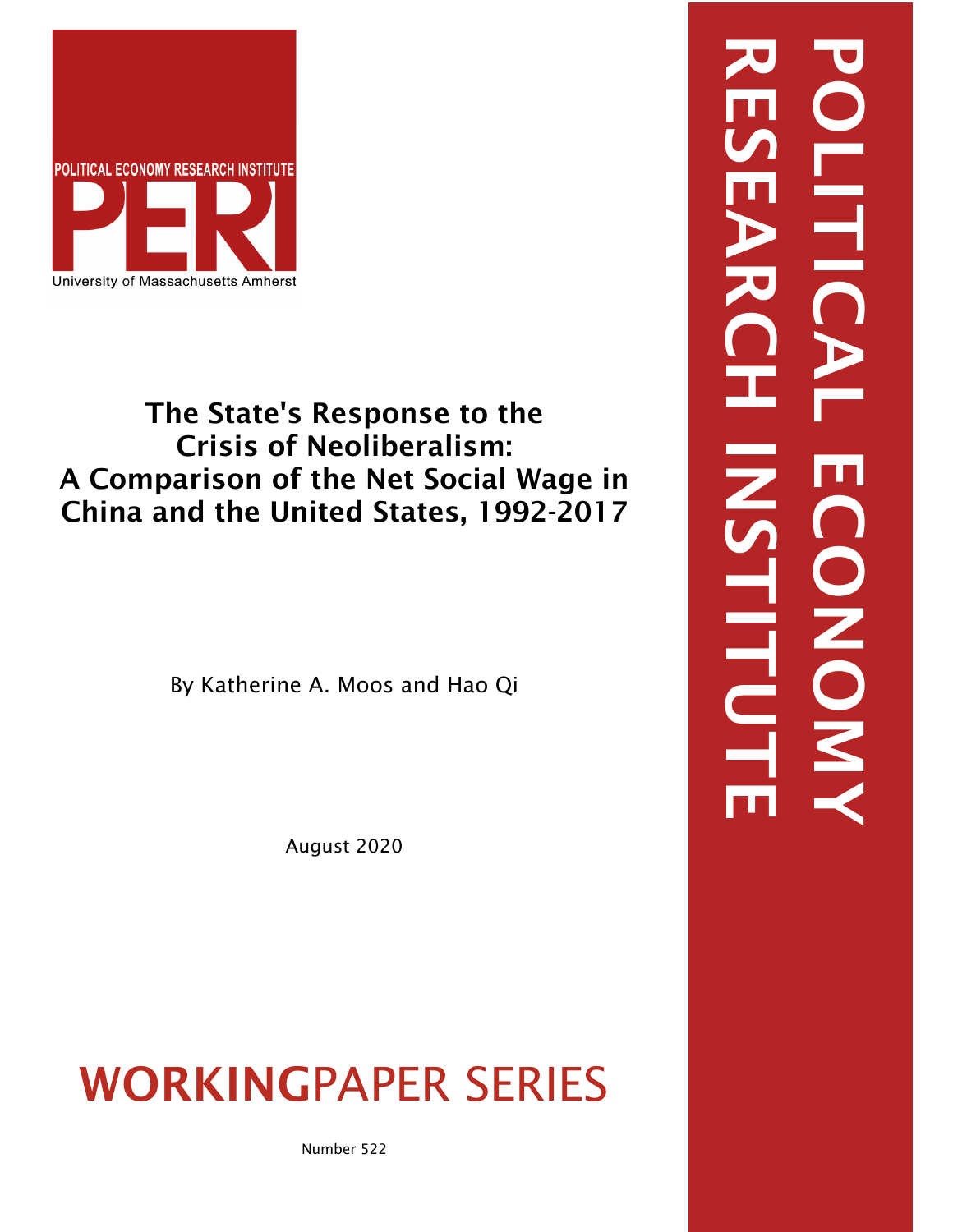#### **The State's Response to the Crisis of Neoliberalism: A Comparison of the Net Social Wage in China and the United States, 1992-2017**

Katherine A. Moos<sup>1</sup> and Hao  $Qi<sup>2</sup>$ 

#### **Abstract**

We compare the welfare states and taxation regimes of the two largest economies in the world, China and the United States, from 1992 to 2017. We begin with a comparison of each country's net social wage—that is, the difference between total benefits received by and taxes paid by labor—using two established methods. While the net social wage in the two countries exhibited similar trends, the increasing net social wage has distinctly different implications in the two countries due to their specific historical trajectories in the neoliberal era. In the US, the increasing net social wage reflects an ambivalent and reluctant response to workers' social reproduction. In China, it reflects institutional changes in the welfare state, which we interpret as the Chinese state's attempt to resolve the social-reproduction crisis caused by neoliberal reforms of the 1990s.

**Keywords**: China, United States, welfare state, taxation, social wage

#### **JEL codes**:

H5 National Government Expenditures and Related Policies; P520 Comparative Studies of Particular Economies; B5 Current Heterodox Approaches

#### **1. Introduction**

The welfare states of the two largest economies in the world, the United States and China, emerged in remarkably different historical and political contexts. In the US, the welfare state emerged as part of New Deal reforms meant to address poverty and inequality during the Great Depression in the 1930s. The American Civil Rights movement led to the creation of more social programs and policies during the Great Society era of the 1960s and early 1970s. Tensions

<sup>&</sup>lt;sup>1</sup> Assistant Professor, Department of Economics, University of Massachusetts Amherst and Research Associate, Program on Gender and Care Work, Political Economy Research Institute. Kmoos@umass.edu

<sup>2</sup> Associate Professor, School of Economics, Renmin University and Asian Political Economy Research Associate, Political Economy Research Institute. hq@ruc.edu.cn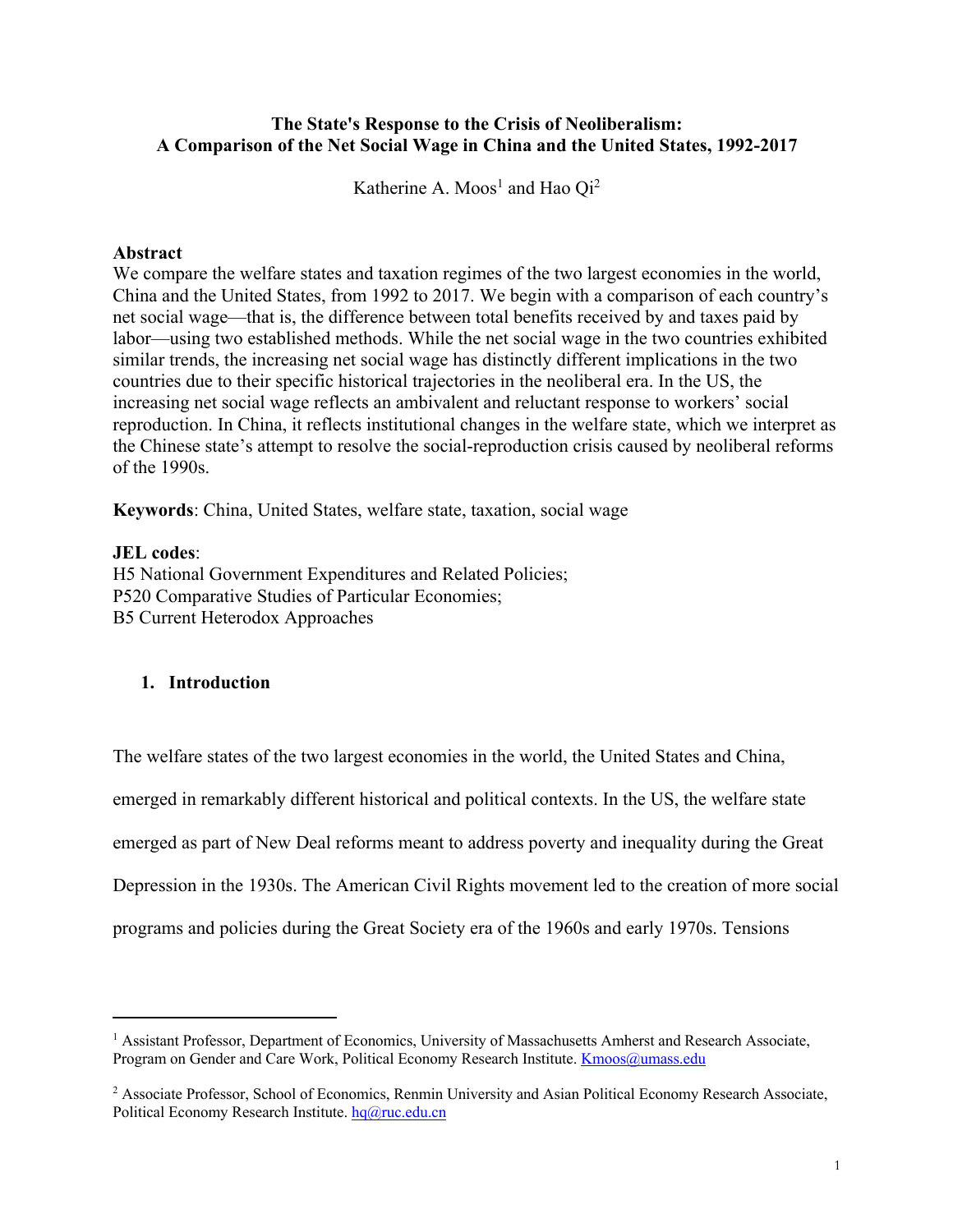related to race, gender, and assumptions about the 'deserving poor' played a major role in the backlash against the expansion of the US welfare state, leading to a comprehensive reform in the 1990s under President Clinton. In China, the welfare state emerged as an integral part of the central planning system that existed from 1949 to 1977. Reforms in the 1980s and 1990s gradually but significantly re-shaped the welfare system by weakening rural collectives and urban public firms, which had played a crucial role in the provision of welfare under the central planning system. Since the mid-2000s, a number of institutional changes have been reinstated in an effort to rebuild the welfare system in China.

In this paper, we compare these welfare states and taxation regimes from 1992 to 2017. We choose the year 1992 as the starting point because, since 1992, China has established a market economy, which has induced not only the commodification of labor power but also significant changes in welfare institutions. Thus, there is basic comparability between the two countries over the post-1992 period.

We use an empirical method known as the net social wage (NSW) approach, which measures the difference between total labor benefits and total labor taxation. Based on a comparison of each country's redistributive policy, we ask if they responded to the crisis of neoliberalism in similar ways. In general, the neoliberal era has not amounted to a full retrenchment of the state. Rather, neoliberalism typically rests on a policy mix in which the state plays an active role in creating and promoting markets through deregulation, free trade, and weakened labor and social protections. While it is widely accepted that the US has pursued neoliberal policies, the question of neoliberalism in China is more controversial (Weber 2018; Weber 2020). There are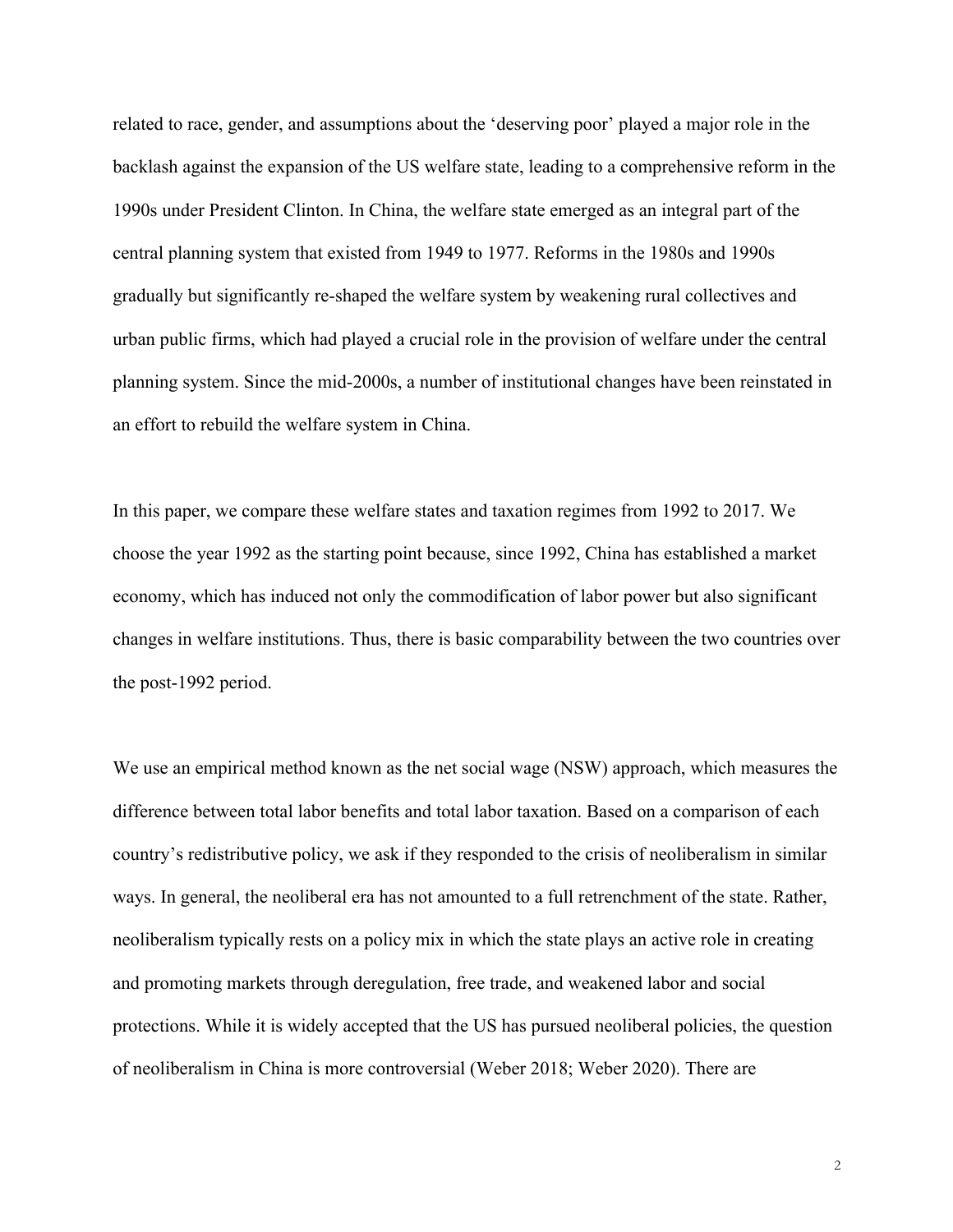undoubtedly features of neoliberalism in China, including the mass privatization of public firms and commodification of labor power in the 1990s (Qi and Li 2019); however, there are also policies against neoliberalism, especially in the strong regulation of financial sectors (Lo 2016; Weber 2018; Weber 2020). Considering these mixed observations, more solid empirical evidence from a comparative perspective is needed in order to evaluate the relationship between neoliberalism and social welfare policy in China.

This paper makes the following contributions to the literature. First, it is the only paper to compare the welfare state and taxation regimes of the US and China using the NSW approach for this time period, and the only paper to publish data on the Chinese NSW in a Western journal.<sup>3</sup> Second, given that the taxation system in China relies more on indirect taxes than its US counterpart, this comparison further develops and explores the debate within the NSW literature over the proper methodological treatment of indirect taxes. Third, the paper proposes a novel NSW-inspired method that makes use of additional data on rural-urban divisions within China. Fourth, our paper further compares the response in each country to the crisis of neoliberalism, employing a historical lens.

While both China and the US show an increasing NSW in recent years, our analysis suggests this trend has different implications in each country. In the US, the increasing NSW reflects an ambivalent and reluctant response to the status of workers' social reproduction, whereas in

<sup>&</sup>lt;sup>3</sup> Liu Fengyi and Liu Zijia (2019) compared net social wages in China and OECD countries from 1999 to 2015 in the Chinese journal, *China Review of Political Economy*.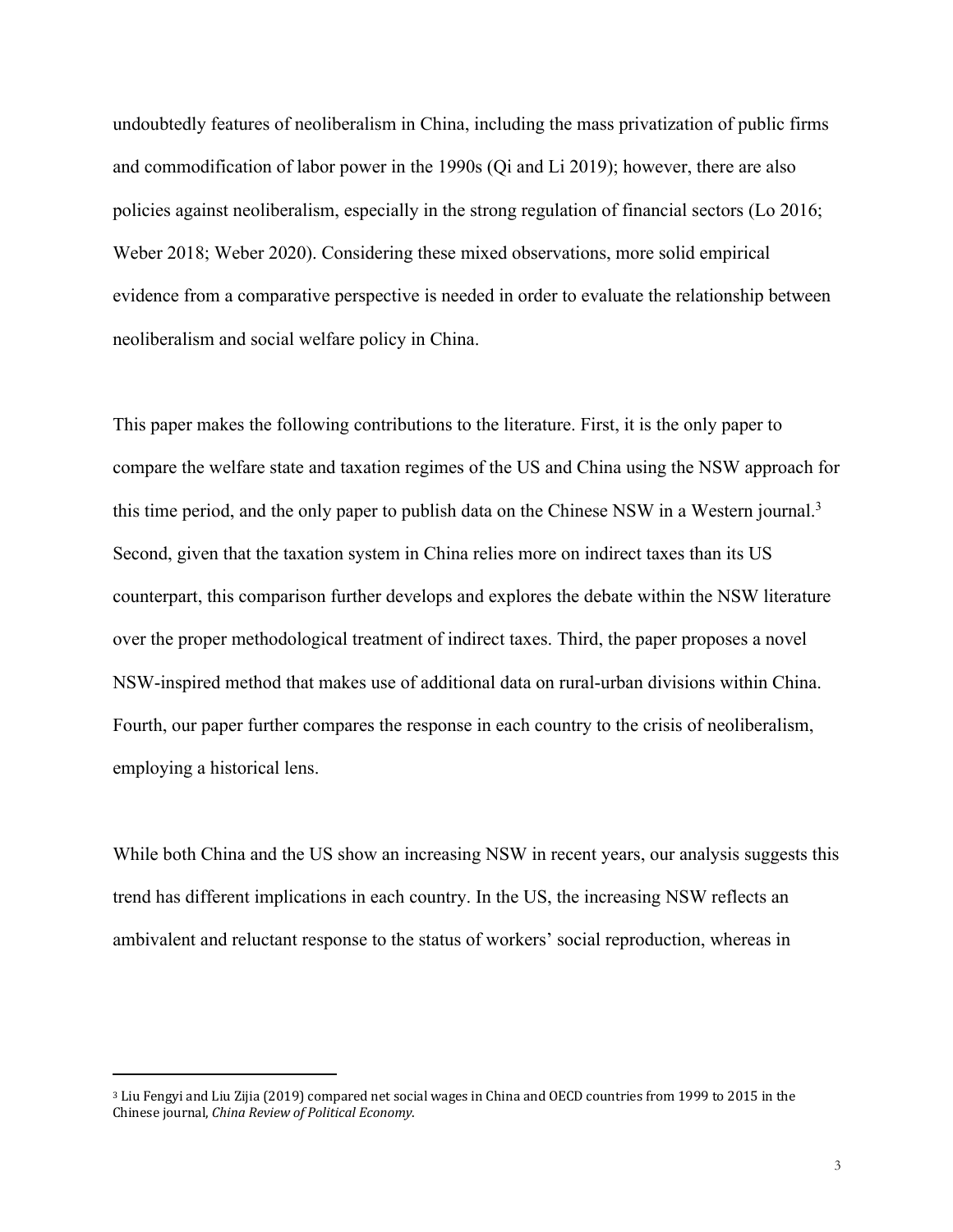China, it reflects institutional changes in the welfare state, with which the Chinese state has attempted to resolve the social-reproduction crisis caused by the neoliberal reforms in the 1990s.

The paper has the following structure. The next section reviews the relevant literature that compares the US and China in terms of social expenditures and taxation. In the third section, we present two distinct methods of estimating the net social wage and discuss their different treatment of indirect taxes. The fourth and fifth sections discuss the data and results. The sixth section discusses the findings comparatively. The final section offers concluding remarks about the heterogeneity and convergence of welfare states in the neoliberal era.

#### **2. Literature Review: Are the Welfare States of China and the US Comparable?**

As the two largest economies in the world, the US and China exhibit both differences and similarities in regard to stages of development and historical trajectories. As Table 1 shows, despite its rapid growth over the past four decades, China was much less developed than the US during this period. In 2016, the real GDP per capita in China was 13 percent of the US per capita real GDP; the urbanization rate in China was 69 percent that of the US. The two countries exhibited significantly different structures of aggregate demand: China had a higher reliance on investment and exports than the US. Nevertheless, government expenditure as a share of GDP was similar in both countries in 2016.

[Insert Table 1 here.]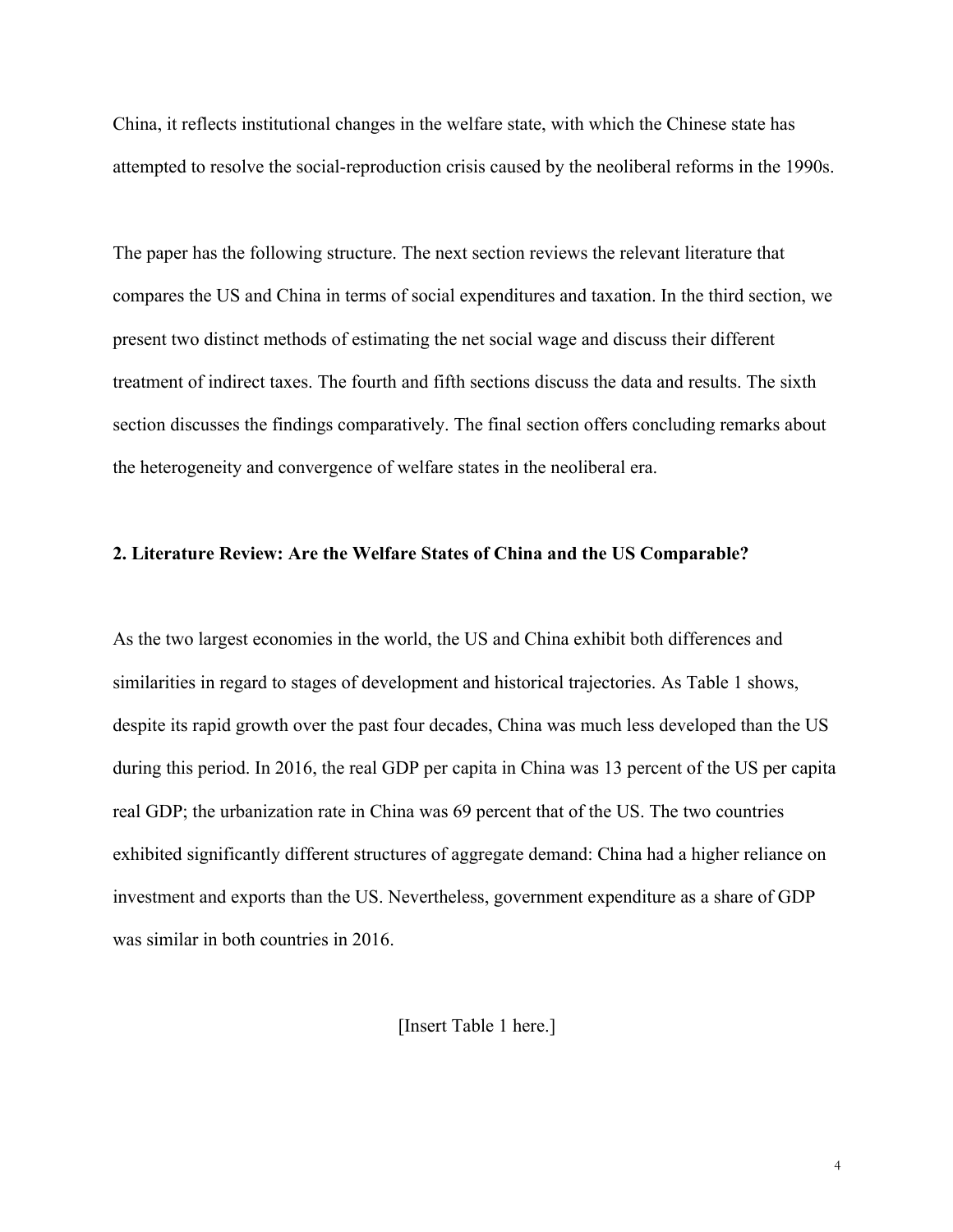Like many countries throughout the world, both China and the US have experienced increased income inequality since the 1990s, making inequality a major political issue in both countries (Creed and Liu 2014, 48). As Table 1 shows, both China and the US exhibited higher inequality—revealed by higher top income shares and lower labor income shares—and a greater participation in globalization, both of which are crucial changes associated with neoliberalism. Globalization and the trade relationship between the two countries have been cited as major contributors to growing inequality in both countries—in China between coastal areas with manufacturing jobs and inner regions, and in the US as a result of the loss of manufacturing jobs due to outsourcing and downward pressure on low-wage employment in general (Creed and Liu 2014, 50–52).

In recent years comparative studies of the welfare states of China and the US that use the National Transfer Accounts (NTA) method have emerged. The primary concern of the NTA method is to assess the influence of demographic shifts—in particular population age structure on national economies (Mason and Lee 2011, 3). The method is based on an accounting identity in which the 'lifecycle deficit' is equal to the net flows of public and private transfers and reallocations (Mason and Lee 2011, 11). Based on age-specific labor income and consumption data, the NTA method can be used to construct 'economic support ratios' and 'fiscal support ratios.' Interestingly, both countries had an economic support ratio of 0.90 in 2000, and a fiscal support ratio of 1.0 in 2010. Both China and the US diverge from other countries studied using the NTA method. China is considered an anomalous case in that it has relatively low fertility and children's consumption and overall consumption are both low (Mason and Lee 2011, 17). In most countries a decline in fertility has resulted in an increase in the investment in children's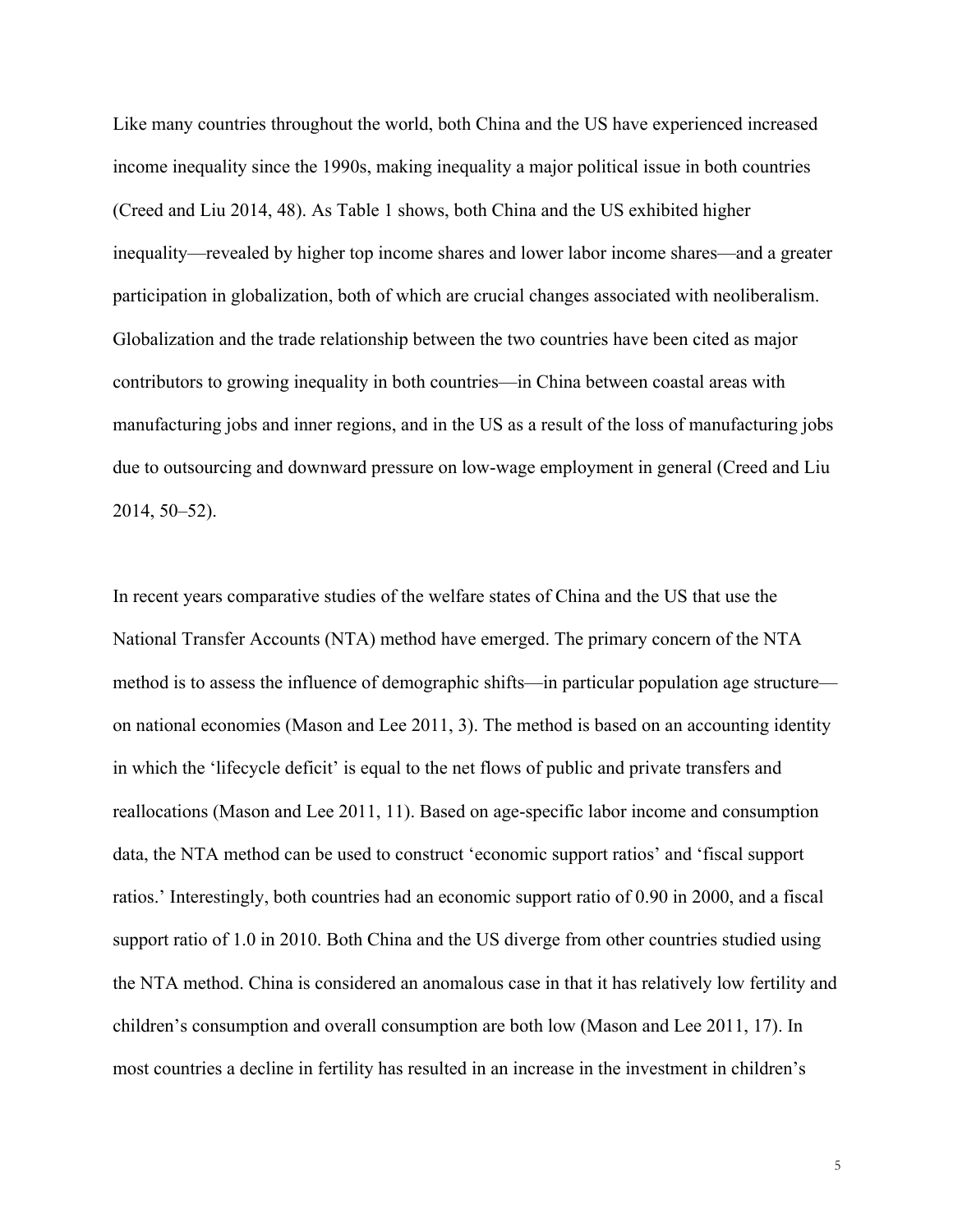human capital, but this has not been the case in China (Li, Chen, and Jiang 2011, 414). The US is unusual because the elderly have higher consumption and labor income than any other country studied with this method (Lee, Donehower, and Miller 2011, 313).

While China and the US have different welfare state programs and policies, both countries have experienced retrenchment of the welfare state. Creed and Liu (2014) argue that the US and China have experienced an 'unwinding' of the social contract, which has increased economic disparity. While the countries experienced this phenomenon in roughly the same time period, the changes have been different—in the US the unwinding has been about undermining New Deal and Great Society era protections in the 1980s and 1990s, while in China the unwinding has included market reforms and opening up the economy beginning in 1978 (Creed and Liu 2014, 39).

#### **3. Methods**

#### *3.1 Net Social Wage Approach, Traditional Method (NSW1)*

The traditional net social wage method  $(NSW_1)$  was first developed by Shaikh and Tonak (1987, 2000), but has since been applied to a number of countries.4 The net social wage (NSW) is the sum of all social expenditures that benefit labor (E), minus the sum of all taxes paid by labor (T):

$$
NSW_1 = E - T \tag{1}
$$

<sup>&</sup>lt;sup>4</sup> See Moos (2019) for a full literature review on the net social wage.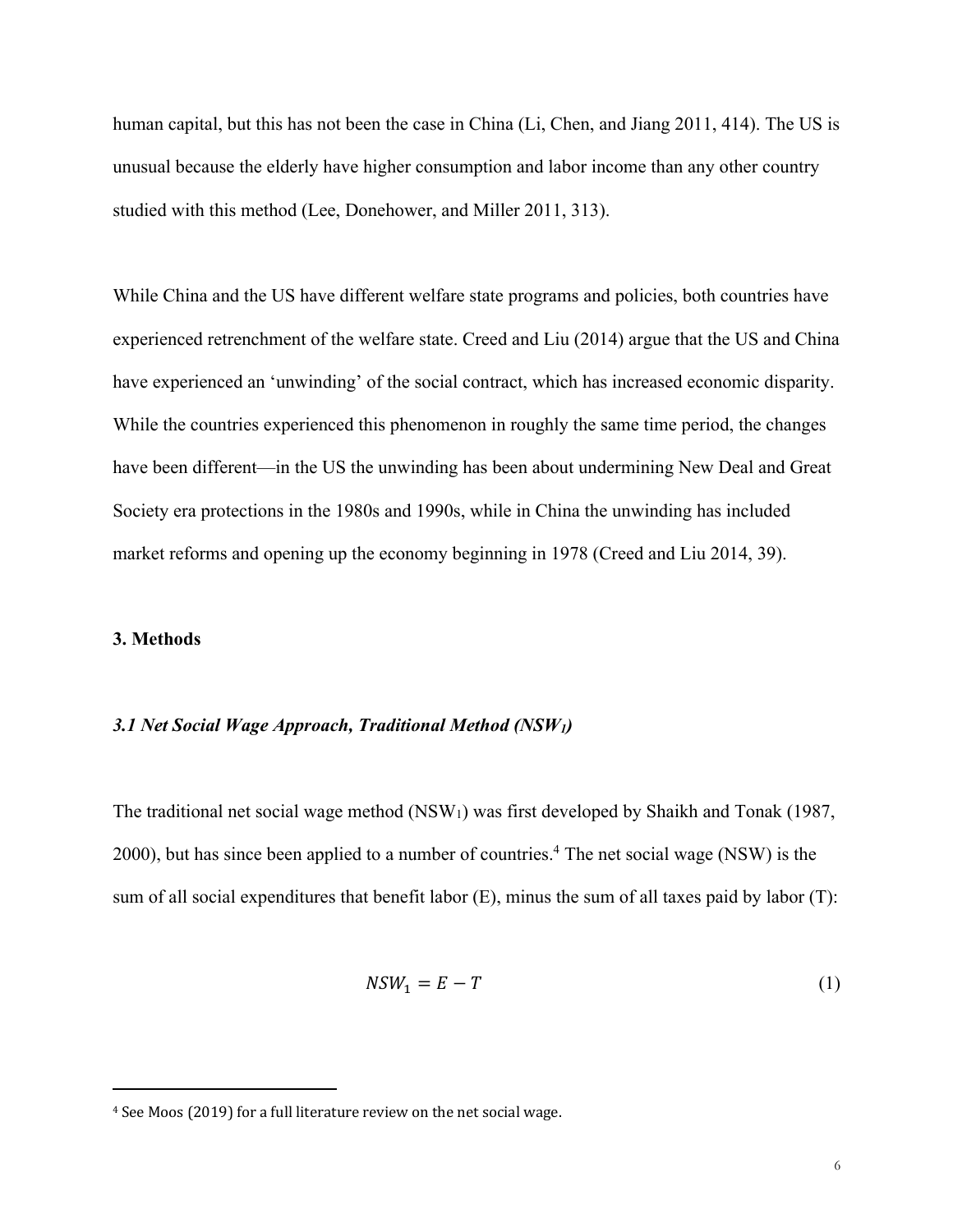In this method, social expenditures attributed to labor consist of programs that benefit labor entirely  $(E_1)$  and social benefits that partially benefit labor  $(E_2)$ .  $E_1$  consists of direct payments and transfers, such as pensions, income support, public health insurance, and housing.  $E_2$  consists of spending that benefits both labor and capital, such as education, funding for hospitals, energy, transportation, natural resources, and recreation. To estimate how much of  $E_2$  is attributed to labor, we multiply it by the labor share (LS):

$$
E = E_1 + E_2 * LS \tag{2}
$$

Similarly, in the traditional  $NSW_1$  approach, taxes are also divided into two groups:  $T_1$ , which is attributed entirely to labor, and  $T_2$ , which is attributed partially to labor and partially to capital.  $T_1$  consists of taxes associated with the cost of hiring workers, such as employee and employer contributions to social insurance.  $T_2$  consists of income taxes, personal property taxes, motor vehicle taxes, and other miscellaneous taxes and fines. To estimate how much of  $T_2$  is paid by labor, it is multiplied by the labor share (LS):

$$
T = T_1 + T_2 * LS \tag{3}
$$

#### *3.2 Net Social Wage Approach, Indirect Taxes Method (NSW2)*

Maniatis (2014) determined that researchers who employ the net social wage approach do not all use the method originally formulated by Shaikh and Tonak. Another net social wage method,  $NSW<sub>2</sub>$ , includes a third category of taxes,  $T<sub>3</sub>$ , which is the sum of indirect taxes. In this method,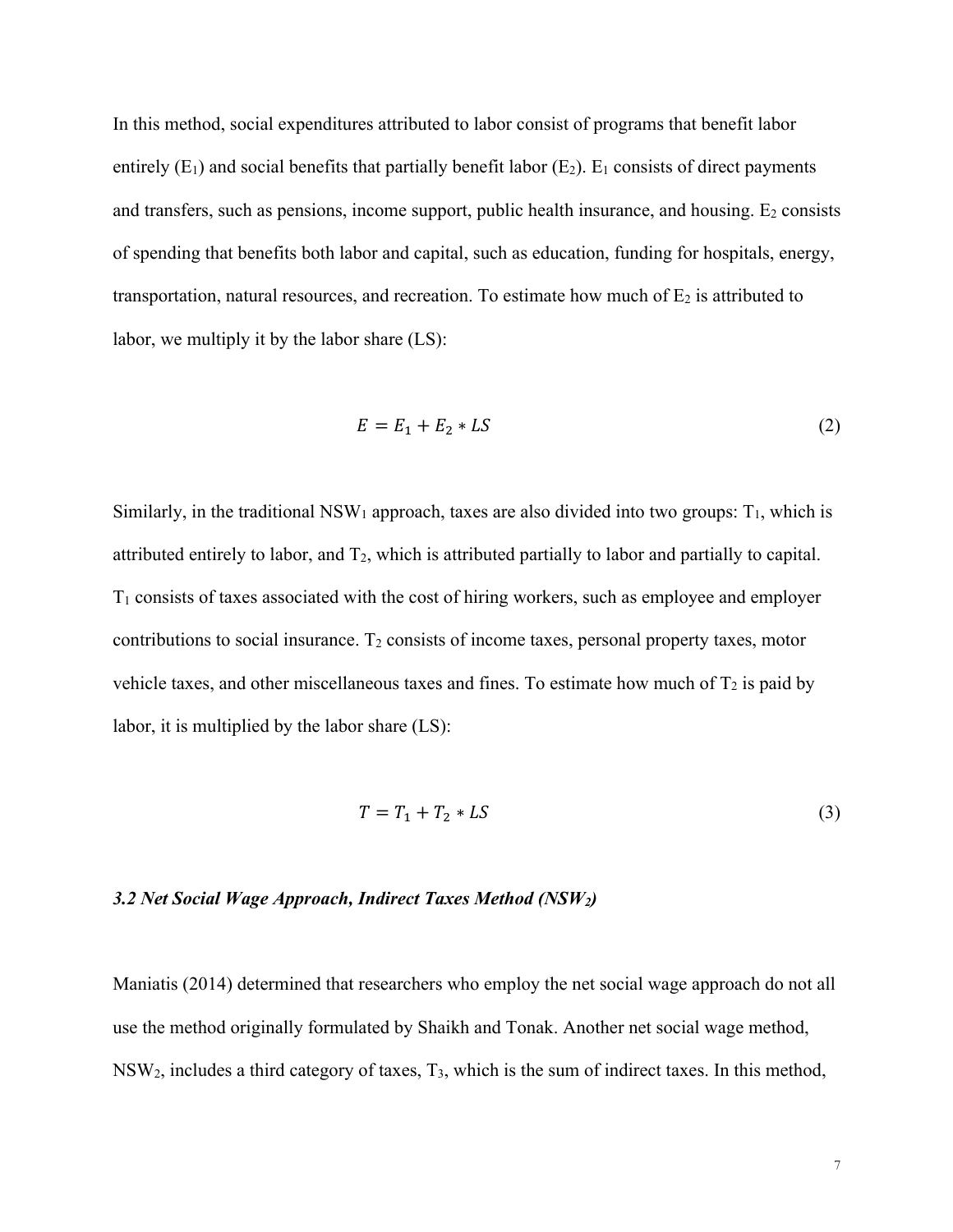T3 is multiplied by the labor share to estimate how much of indirect taxes can be attributed to labor.

$$
NSW_2 = E_1 + E_2 * LS - (T_1 + T_2 * LS + T_3 * LS)
$$
\n(4)

Using the NSW2 method, Maniatis (2003) found that between 1958 and 1995, the Greek net social wage was approximately zero, implying that there was no meaningful state redistribution to labor. An earlier study published by Akram-Lodhi (1996) found that between 1970 and 1990, the UK net tax—the inverse of the net social wage—was positive, meaning that workers paid more in taxes than they received in benefits.

The debate over whether or not to include indirect taxes in calculating the net social wage is ongoing. The traditional  $NSW_1$  was designed as an accounting method based on Marxian analytical categories. It does not include a formal model of the economy, which some, including Shaikh and Tonak, argue is required to properly estimate who pays indirect taxes (see Moos 2019, 584). Whether or not multiplying  $T_3$  by the labor share is an appropriate method for imputing labor's share of indirect taxes remains unanswered. According to neoclassical theory, tax incidence cannot be determined by simply the statutory burden but instead is determined by price elasticity of demand. Those with inelastic supply or demand will end up paying the taxes, and those who have elastic supply or demand can avoid paying the taxes. Policy models typically use neoclassical assumptions and utilize consumer spending data to estimate elasticities of demand.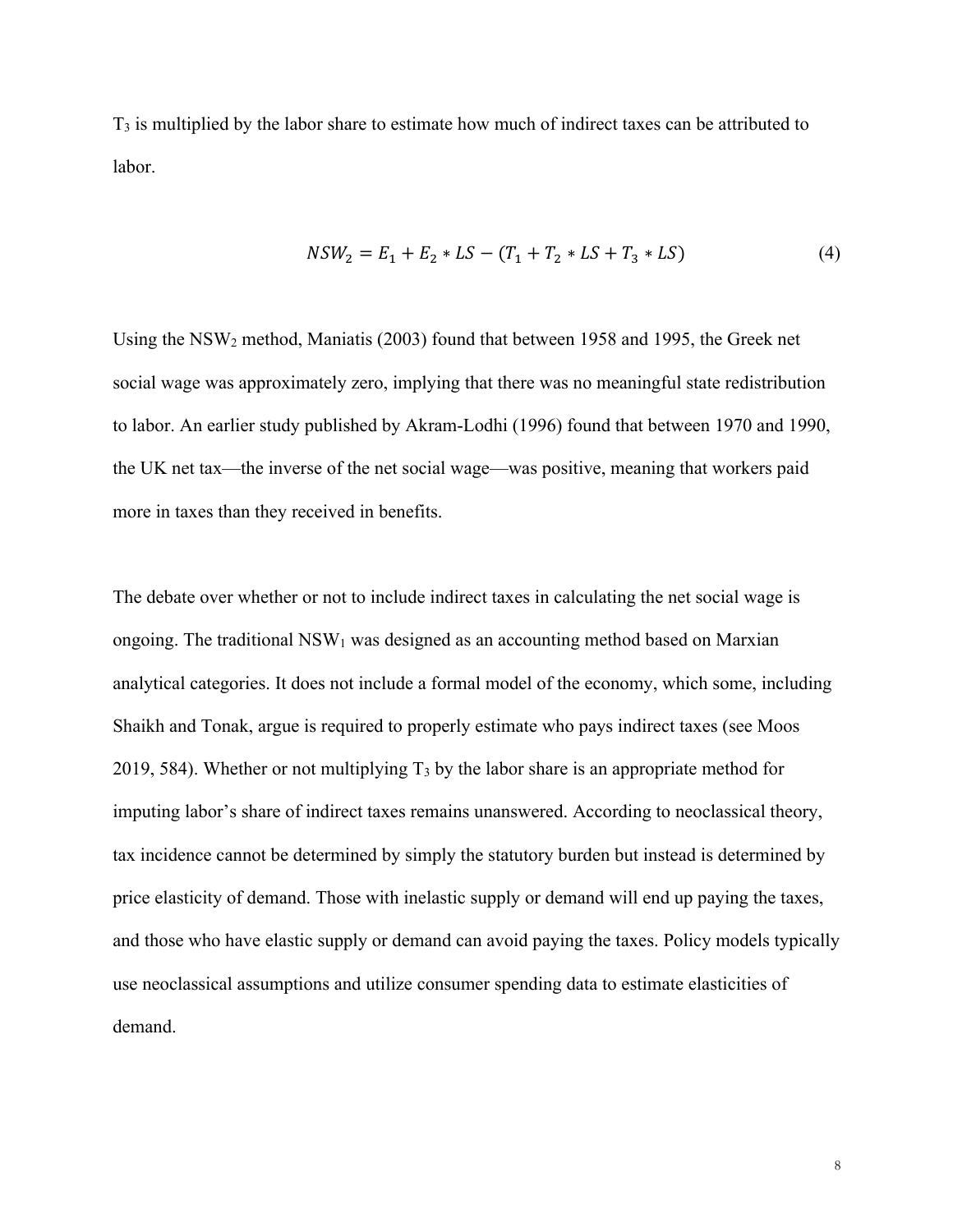For our purposes, it is useful to calculate both  $\text{NSW}_1$  and  $\text{NSW}_2$ . They produce dramatically different results, adding layers of complexity to our comparative analysis. Indirect taxes play an important role in financing social expenditures, particularly at the state and local level in the US, and even more so at the central, provincial, and local levels in China.

Our interpretation of the difference between  $NSW_1$  and  $NSW_2$  is based on social relations rather than demand elasticities. In practice, taxation has both income effects and price effects, both of which can affect the distribution between capital and labor. Income effects refer to the effects of taxation on the amount of value added and employment. For instance, an income tax may encourage capital flight, reducing domestic job opportunities, and thus repressing the real wage level for workers. By contrast, price effects of taxation impact distribution through changing prices of goods relative to nominal wages. For instance, an indirect tax may cause an increase in the price of consumption goods, reducing the real wage level for workers.

The NSW is an accounting method that reveals the status quo of redistributive policies: it is not meant to investigate the income effects of taxation. Nevertheless, it is necessary for this approach to investigate the price effects of taxation, because they determine whether the taxes are ultimately paid with surplus value or variable capital.

To illustrate the price effects of taxation, suppose (Y) is the net value added of an economy, which is the sum of labor income (W) and capital income (Π).

$$
Y = W + \Pi \tag{5}
$$

9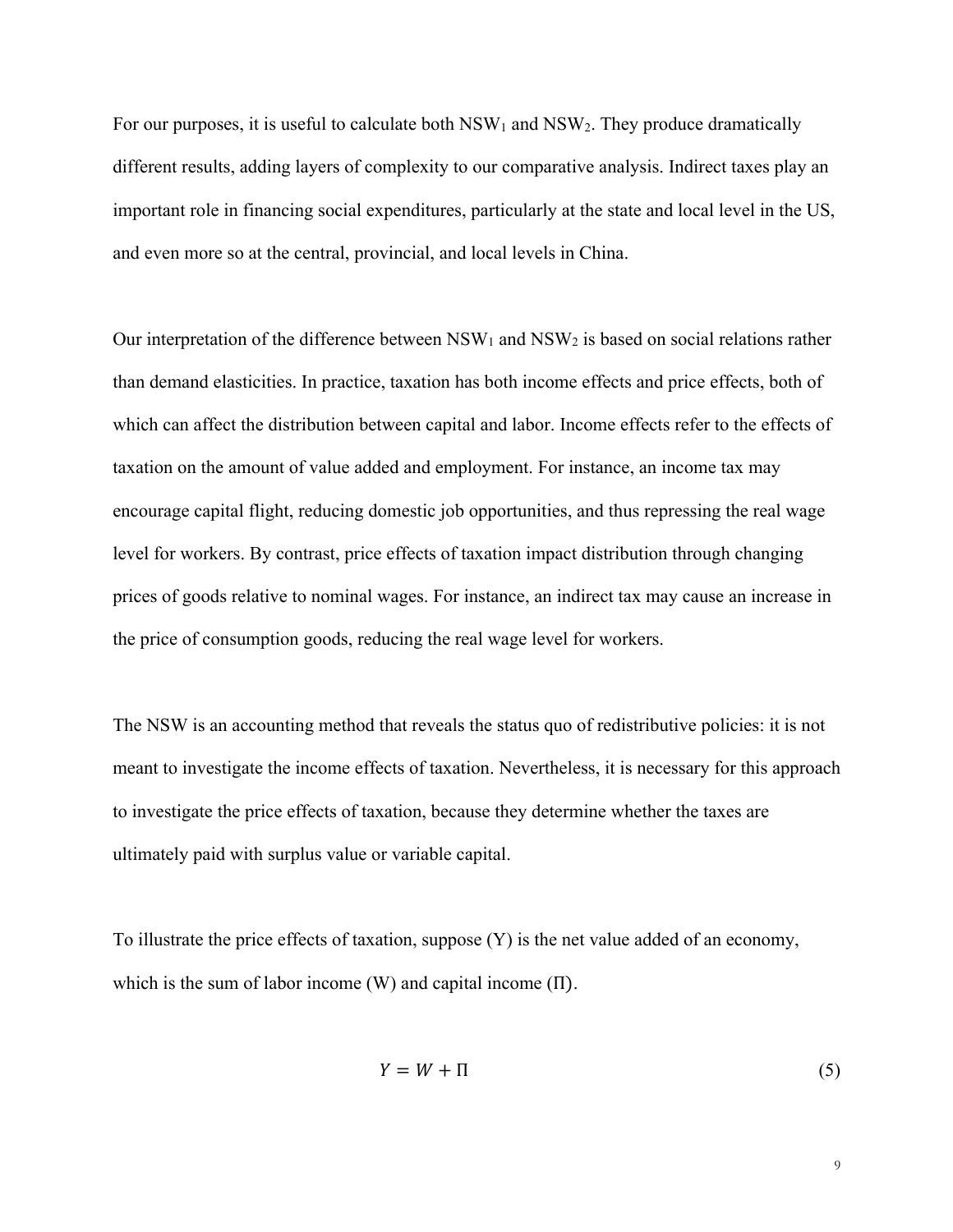Let y be the real value added per capita, (w) be the real wage per worker, (p) the price level, and (L) the employment. Net value added, labor income, and capital income can be written as:

$$
Y = py \tag{6}
$$

$$
W = w p L \tag{7}
$$

$$
\Pi = \pi p \tag{8}
$$

Suppose there is an indirect tax  $\tau$ . We use subscript 0 and 1 to represent variables before and after the indirect tax is imposed. After the tax is imposed, there is

$$
p_1 y = \tau + w_1 p_1 L + \pi_1 p_1 L \tag{9}
$$

We do not consider the income effects of the indirect tax; thus the real value added and employment are both constant. Using Eqs. (7) and (8), the indirect tax can be rewritten as:

$$
\tau = p_1 L(w_0 - w_1) + p_1 L(\pi_0 - \pi_1) \tag{10}
$$

Thus, the indirect tax can be decomposed into two parts, the first associated with the decrease in the real wage, and the second with the decrease in the real profits. This decomposition shows that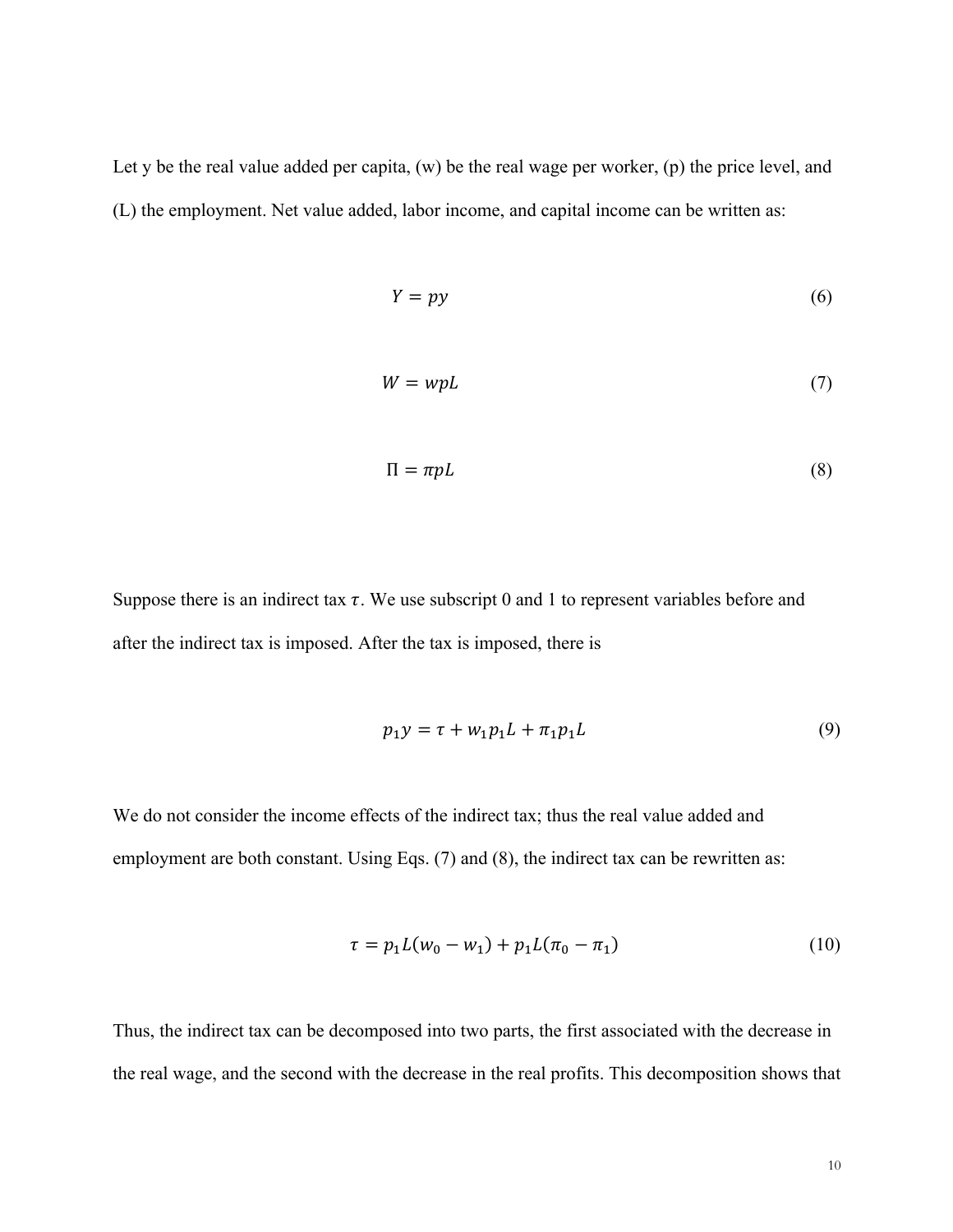tax incidence depends on the social relations between employers and employees that regulate real wages and real profits. Thus, we provide a social-relation-based interpretation of the tax incidence, which is distinct from the neoclassical market-based interpretation.

Our interpretation reveals that, theoretically, there are many ways to determine tax incidence, which is contingent on the social relations between employers and employees. One possible scenario is that employers use a constant real wage to induce an optimal labor effort, which is consistent with the labor extraction model (Bowles 1985). In this scenario, the indirect tax is ultimately paid by capital through a reduction of profits. Another scenario is that employers have sufficient bargaining power over employees to maintain constant real profits and make employees bear the reduction in real wages. Actual scenarios are likely to lie between these two extreme cases. We thus provide a rationale for using the labor share to decompose tax incidence. Given that the labor share can be seen as an index of employees' bargaining power, it is reasonable to assume that the tax incidence of labor is the product of total indirect taxes and the labor share.

#### 3.3 Social-Group-Based Net Social Wage Approach (NSW<sub>1R</sub>, NSW<sub>1U</sub>, NSW<sub>2R</sub>, and NSW<sub>2U</sub>)

Another innovation of our paper is to apply the NSW approach to social groups in China. We focus on two major social groups, urban workers and rural workers—peasants who engage in household farming and have access to a small plot of collectively owned land—which together comprise what we call 'labor' in the context of China. Despite rapid urbanization in the past three decades, China is still a dual economy, with over 43 percent of the population living in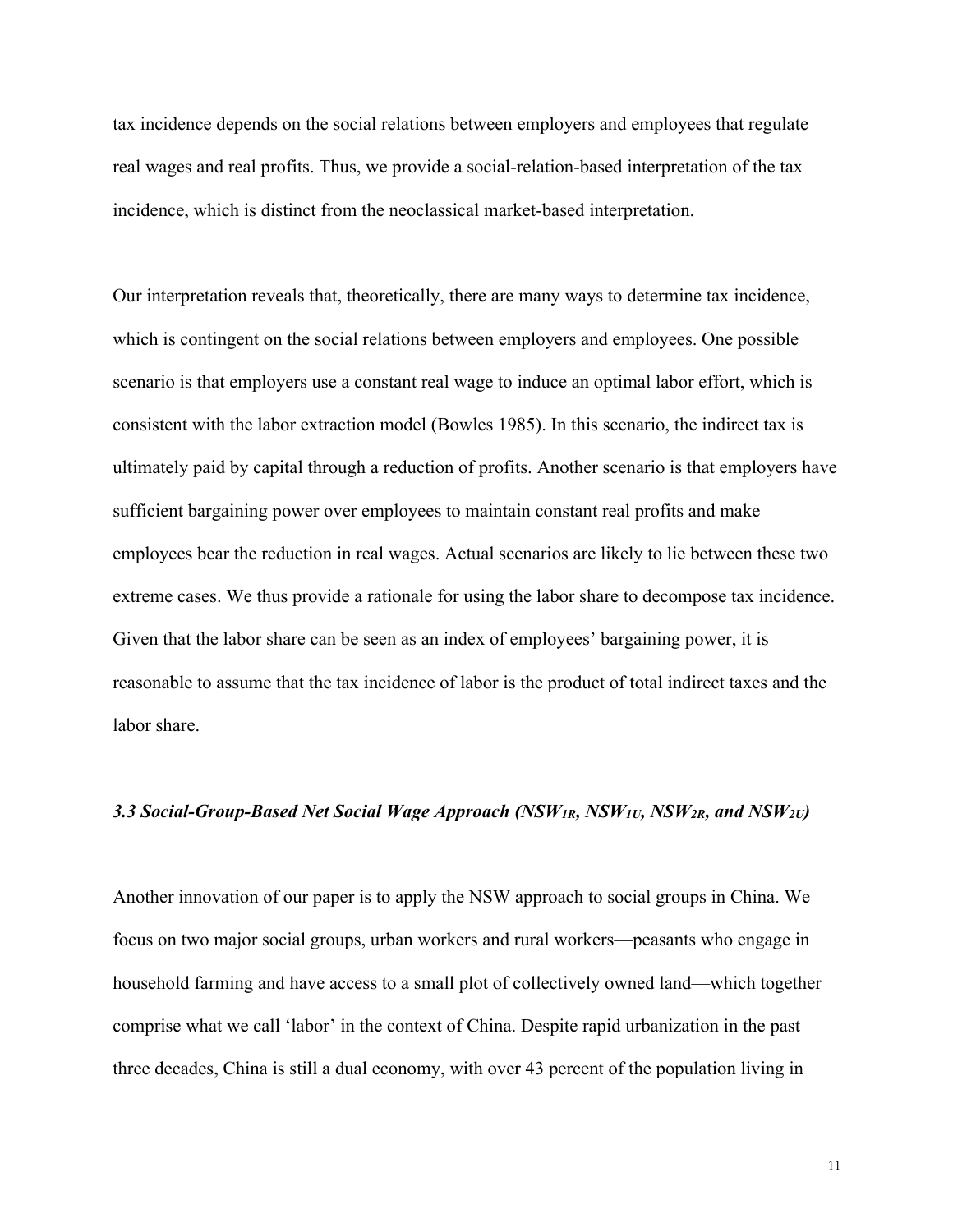rural areas. This is more than double the percentage of the US population living in rural areas, approximately 19 percent in 2016 (see Table 1). China also has a large urban floating population consisting of migrant workers from rural areas. While these migrant workers are categorized as urban workers, their households tend to be semi-proletarianized because their family members participate in household farming in rural areas. Focusing on these social groups and dividing Chinese labor into urban and rural workers may reveal more nuanced aspects of the welfare state.

Thus, we propose four new measures of the net social wage.  $NSW_{1R}$  and  $NSW_{1U}$  are the net social wages for rural workers and urban workers, respectively, both of which are based on NSW1. For NSW1R, we only consider fiscal expenditures that benefit rural workers and taxes paid by rural workers. NSW<sub>1U</sub> is equal to the difference between NSW<sub>1</sub> and NSW<sub>1R</sub>. Similarly, NSW2R and NSW2U are measures based on NSW2.

$$
NSW_{1R} = E_{1R} + E_{2R} * LS_R - (T_{1R} + T_{2R} * LS_R)
$$
\n(11)

$$
NSW_{1U} = NSW_1 - NSW_{1R} \tag{12}
$$

$$
NSW_{2R} = E_{1R} + E_{2R} * LS_R - (T_{1R} + T_{2R} * LS_R + T_{3R} * LS_R)
$$
\n(13)

$$
NSW_{2U} = NSW_2 - NSW_{2R} \tag{14}
$$

E1R represents social expenditures that entirely benefit rural workers: fiscal expenditures on rural social insurances, rural education and health care, benefits for families under the poverty line,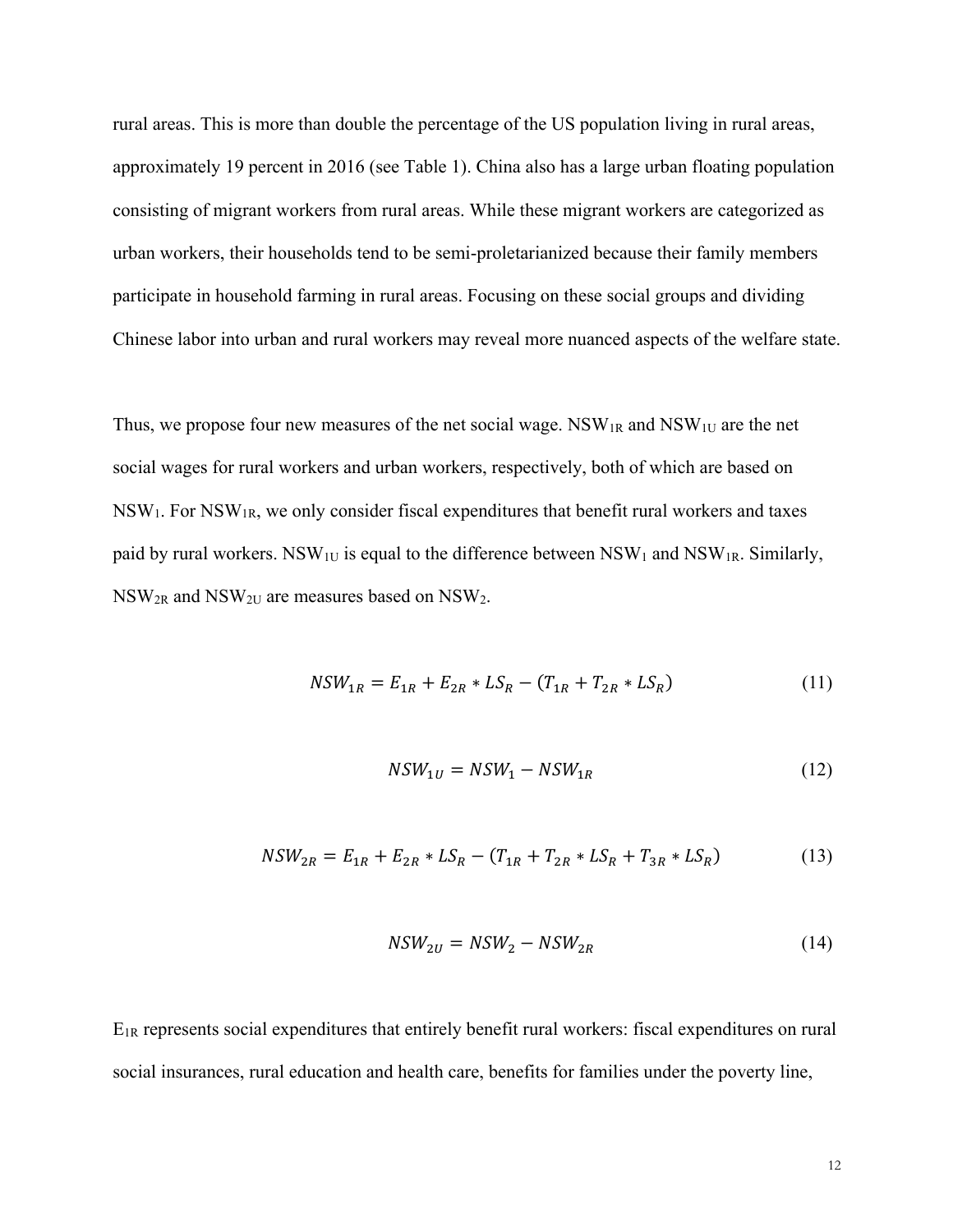and agricultural infrastructures.  $E_{2R}$  represents social expenditures that partially benefit rural workers.  $LS_R$  is the share of rural workers' income (household farming income) in the net national income. We use  $LS_R$  to calculate the amount in  $E_{2R}$  that benefits rural workers. Similarly,  $T_{1R}$  is the taxes attributed entirely to rural workers.  $T_{2R}$  is the taxes attributed partially to rural workers. In China, rural workers do not pay any income tax or property tax, in most cases. Taxes associated with agriculture also play a minor role in China's total tax revenue. The Chinese government has cancelled all kinds of agricultural taxes since 2006. Thus,  $T_{1R}$  became zero after 2006;  $T_{2R}$  was always zero over this period. Finally, we use  $LS_R$  to proxy the share of the taxes in  $T_{3R}$  that are attributed to rural workers.

#### **4. Data**

The data for calculating the US net social wage is introduced in detail by Moos (2019). We use the same data sources and methods to extend the time series to 2017. The data for calculating China's net social wage is from the official publications of the National Bureau of Statistics. The basic data source is the Flow of Funds Accounts data. We integrate this data with the official data on taxes and fiscal expenditures from China Statistical Yearbooks and China Financial Yearbooks, which are official publications of the National Bureau of Statistics and the Ministry of Finance, respectively. Table 2 presents the categories we use for each country and their data sources.

[Insert Table 2 here.]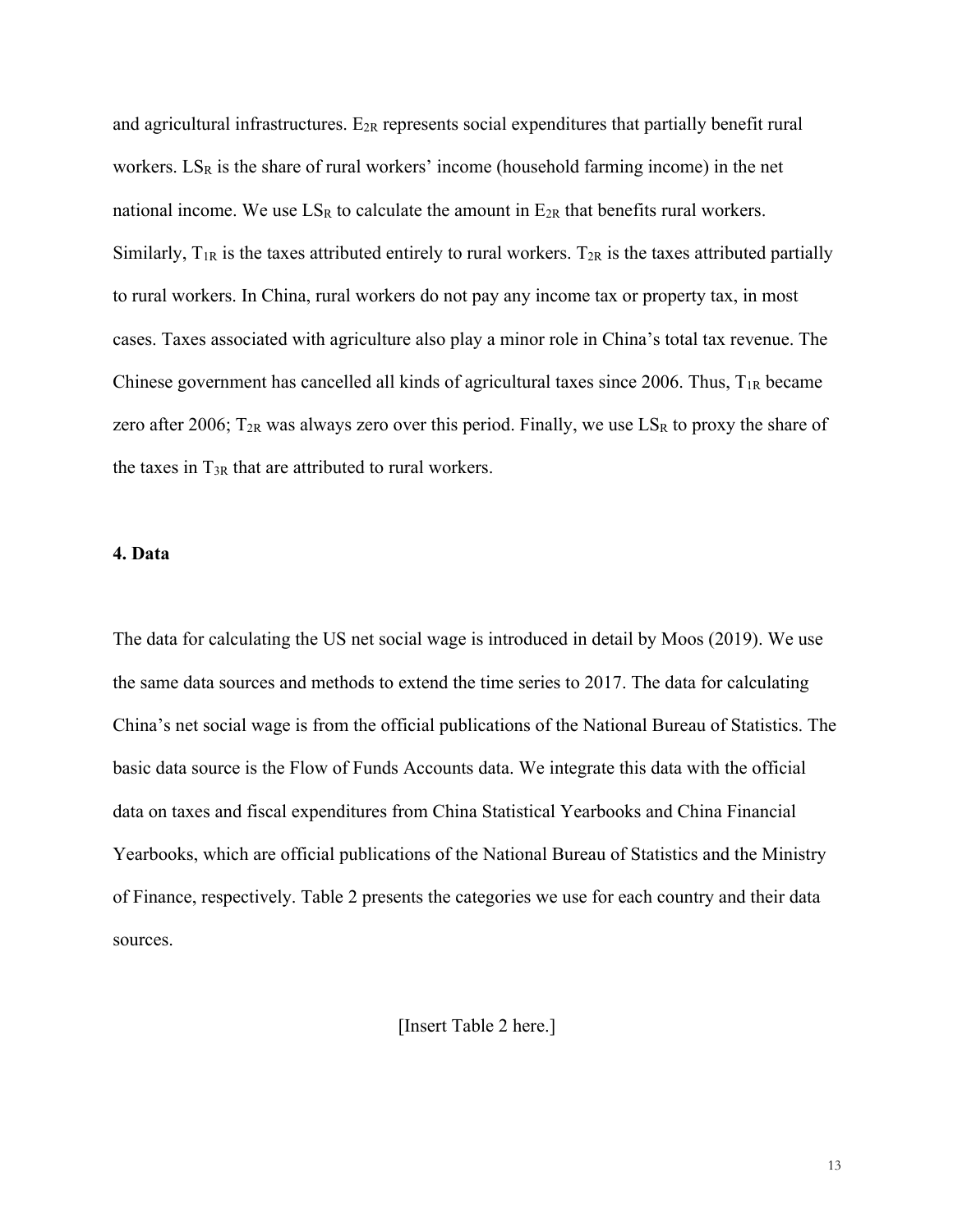It is worth mentioning the few caveats in the data. First of all, there was a change in the categories of China's fiscal expenditures in 2007; moreover, the official sources provide no clarification about this change. As we will see later in the paper, 2007 was a crucial year in the dynamics of China's net social wage; thus we have to insulate the impact of changes in statistical criteria. To this end, we have compared data from different sources to make sure that the data prior to and after 2007 are sufficiently consistent. We have also conducted robustness checks by slightly inflating or deflating the data before 2007, finding that the main conclusions of this paper still hold.

Another caveat is that China's data sources about fiscal expenditures are not as detailed as their US counterparts. It is ambiguous how much a Chinese fiscal category lacking detailed information is relevant to social reproduction. 'Environment protection costs' and 'Costs of Urban and Rural Community Affairs' are two examples. Without detailed information, we treat 'Environment Protection Costs' as partially benefiting labor and 'Costs of Urban and Rural Community Affairs' as entirely benefiting labor, acknowledging the possibility that this treatment might cause an overestimation of China's net social wage.

#### **5. Results**

Figs. 1–4 present the main results of the net social wage calculation. All the measures of the net social wage and its components are normalized by nominal GDP. Fig. 1 compares the traditional measure (NSW<sub>1</sub>) and the measure considering indirect taxes (NSW<sub>2</sub>) in both countries. First of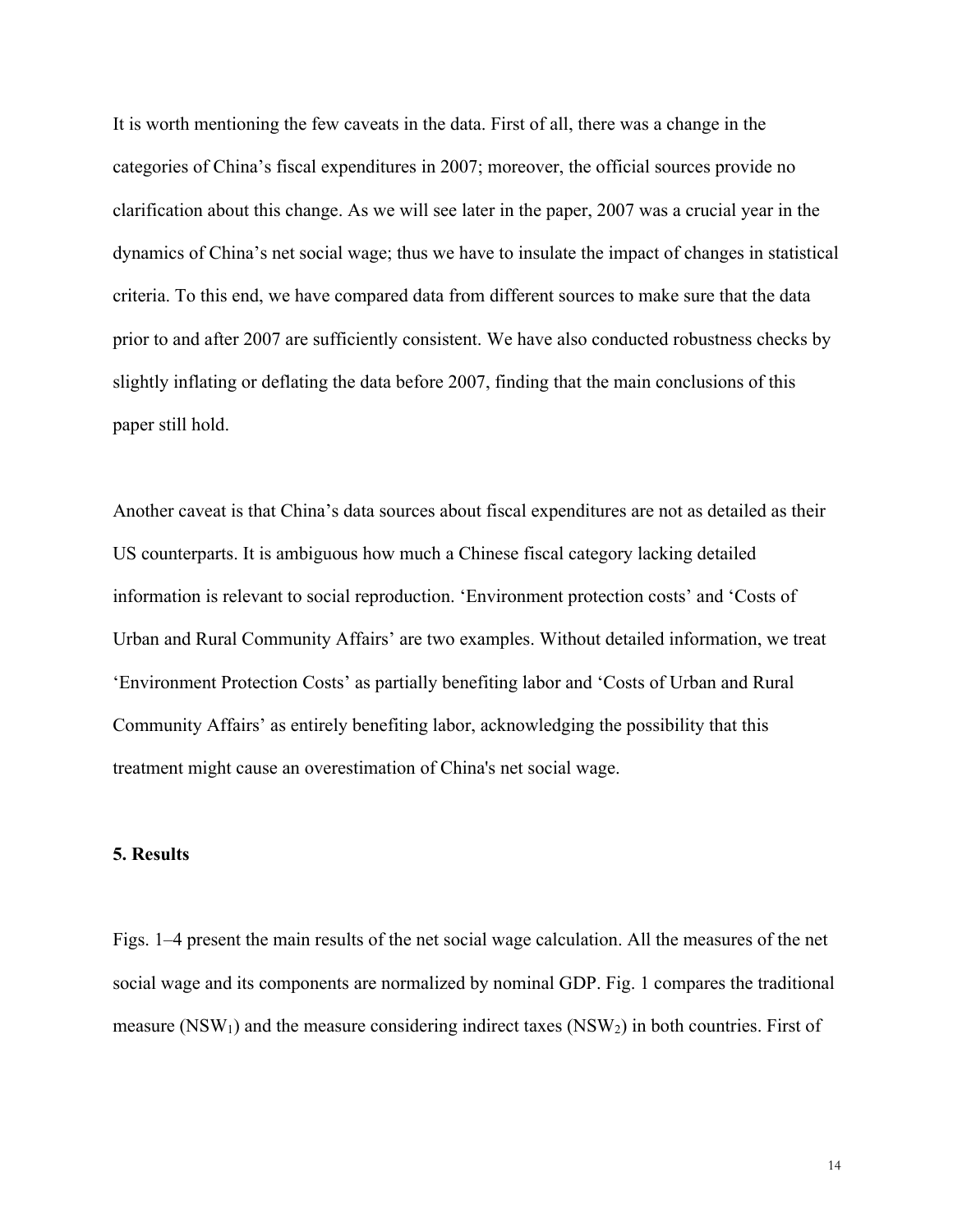all, the higher reliance of China's taxation system on indirect taxes is revealed in the much larger gap between  $NSW_1$  and  $NSW_2$  in China than in the US.

#### [Insert Fig. 1 here.]

Fig. 2 shows the components that are used in the calculation of China's net social wage. Here we see that  $T_3$  is the greatest contributor to the taxation subtracted from China's NSW. Fig. 3 demonstrates the opposite for the US: of the three categories of taxation,  $T_3$  contributes the least to overall revenue. For this reason, we maintain that while the  $\text{NSW}_1$  may be a useful measure for the US—as it does not exclude the most important category of taxation—it is much less useful for countries such as China (or many other developing nations) that rely much more on indirect taxation.

[Insert Fig. 2 here.]

[Insert Fig. 3 here.]

Regarding the levels illustrated in Fig. 1,  $NSW_1$  reveals a positive net social wage in both the US and China over the whole period, with the exception of 2001 in the United States. The  $NSW<sub>1</sub>$  in China was significantly higher than that in the US over the whole period. One relatively straightforward interpretation of this result is that, based on the  $NSW<sub>1</sub>$ , redistributive policy was more generous in China than in the US during this period. However, we urge caution over this interpretation. While the  $NSW<sub>1</sub>$  is the 'traditional' measure, we conclude that it is inappropriate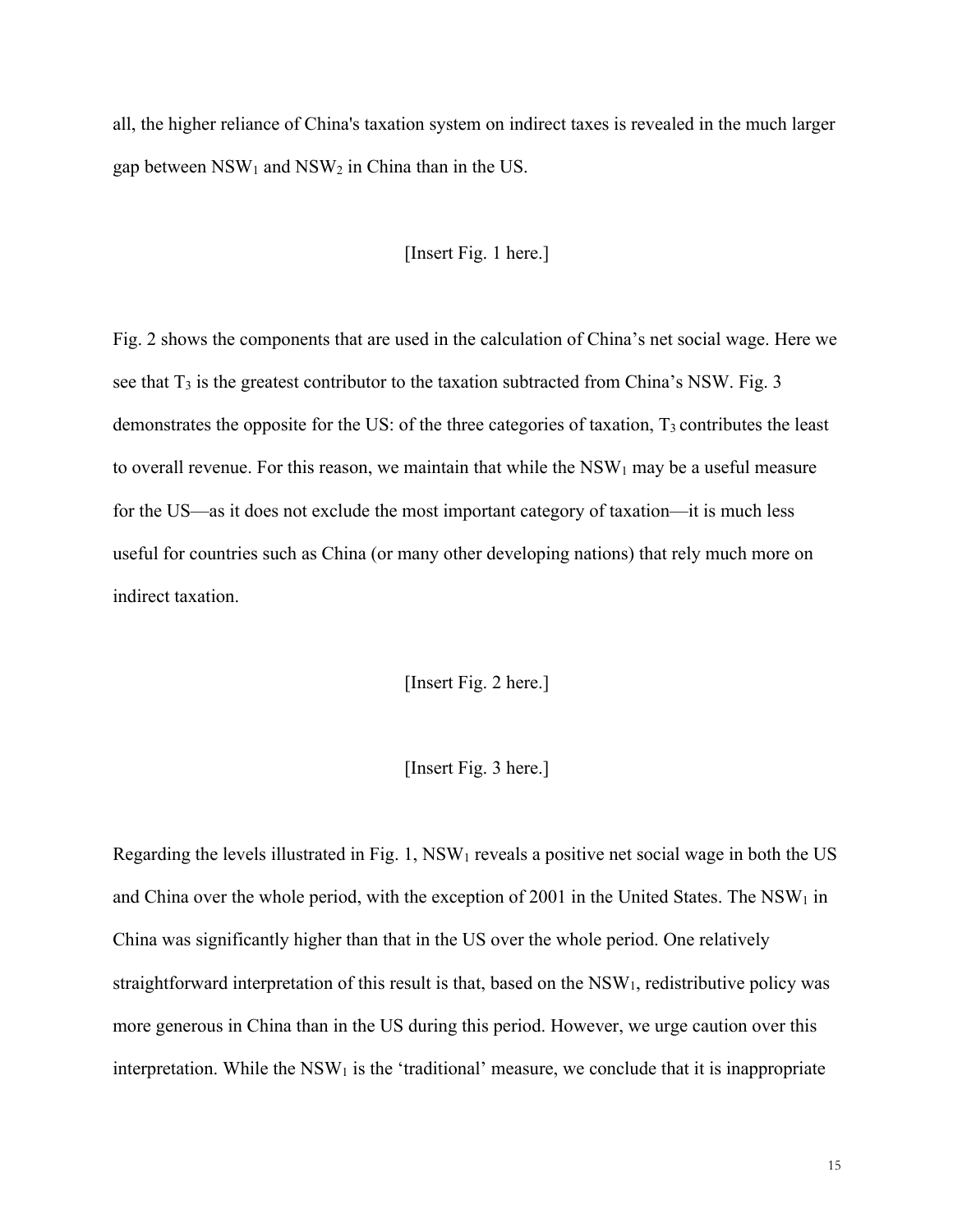to assess the net social wage in China using this method alone, as it does not adequately capture the main source of government revenue. Furthermore, as discussed in section 3.2, we can understand the NSW<sub>2</sub> from the perspective of social relations—rather than demand elasticities making it theoretically compatible with our empirical political economy analysis. For these reasons, we favor the NSW<sub>2</sub> as a basis for comparing the net effect of redistributive policy in the US and China.

Despite the two countries' significant differences in levels of economic development and approaches to social policy, their  $\text{NSW}_2$  was remarkably similar from 1992 to 2017. The  $\text{NSW}_2$ was negative in the US from 1992 to 2007 and in China from 1992 to 2011. This means that for the majority of the years in our series, workers paid more in taxes—when indirect taxes are included—than they received in benefits. Starting in 2008 in the US and 2012 in China, the NSW2 increased and become positive, with a peak in 2010 for the US and a peak in 2015 for China. The trend of an increasing net social wage in the US has been explained by Moos (2019) as a result of a number of cyclical, structural, and secular factors—including automatic stabilizers in the Great Recession, an aging population, healthcare inflation, a greater reliance on tax expenditures, and increased vulnerability of US workers in the neoliberal era. For that reason, we do not interpret the results of a higher NSW<sub>2</sub> in the US from 2002 to 2017 to mean that US workers are faring better than their Chinese counterparts.

The net social wage in China exhibited fewer cyclical fluctuations than the US NSW. The difference in cyclicality is a result of the different patterns of macro dynamics in the two countries. Economic growth was more stable in China than in the US, thanks to the Chinese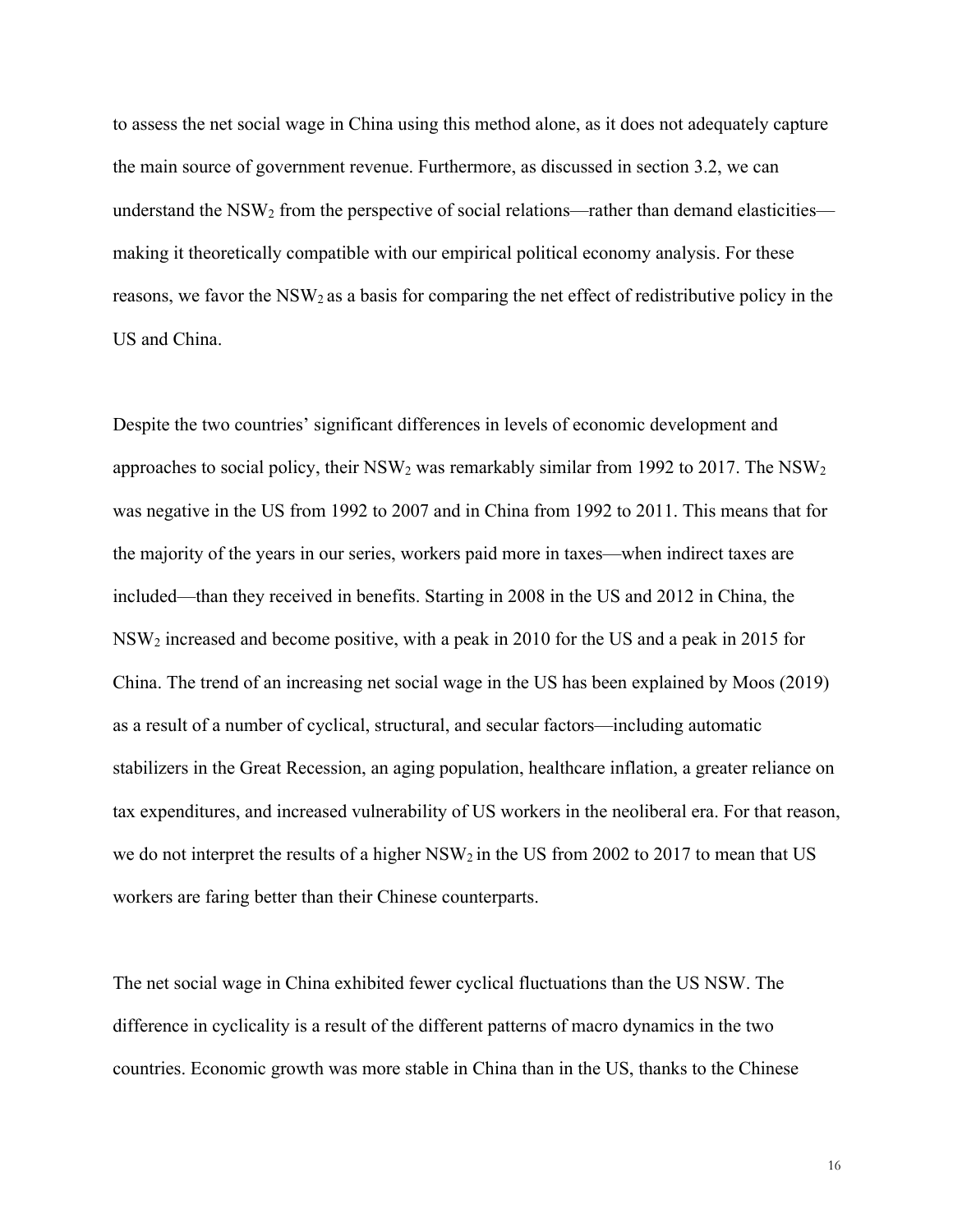government's active regulation of the macroeconomy and the state-owned enterprises' role in the stabilization of investments.

Both countries also exhibited structural changes. The US witnessed a rise in the net social wage at the turn of the century; by contrast, while the net social wage in China slightly declined from 1992 to the mid-2000s, the post-2007 period witnessed a steep rise in the net social wage. Figs. 2 and 3 show that in both countries this rise was mainly associated with a consistent increase in social expenditures entirely benefiting labor.

In the case of China, the growth of  $E_1$  suggests that there was a reorientation of distributive policies around 2007-2008, after a 15-year-long period influenced by neoliberalism. We argue that the reorientation was a result of a response to a social-reproduction crisis, which aimed at reembedding social reproduction in a new set of social institutions.<sup>5</sup>

Since the mid-2000s, the Chinese government has implemented a series of distributive policies to reestablish a welfare state and resolve the social-reproduction crisis. These policies include the cancellation of agricultural taxes (2006), the establishment of a social insurance system for rural residents—medical insurance started in 2003, old-age insurance started in 2009—and a social insurance system for urban residents who are not in the labor force (2011). The Chinese government has also promoted participation in the social security system meant to cover urban

<sup>&</sup>lt;sup>5</sup> China faced a social-reproduction crisis from the early 1990s to the mid-2000s that took place in both urban and rural areas and was mainly a result of neoliberal reforms. In 1992, in the context of the collapse of the former socialist block, China's leadership accelerated marketization reform to pursue economic growth as a kind of political legitimacy. Major reforms during the 1990s were built upon neoliberal ideologies asserting that unregulated markets and private property are the key to economic efficiency. These reforms led to a massive privatization of China's state-owned enterprises, an increase in urban unemployment, informalization of jobs, and a significant increase in inequality.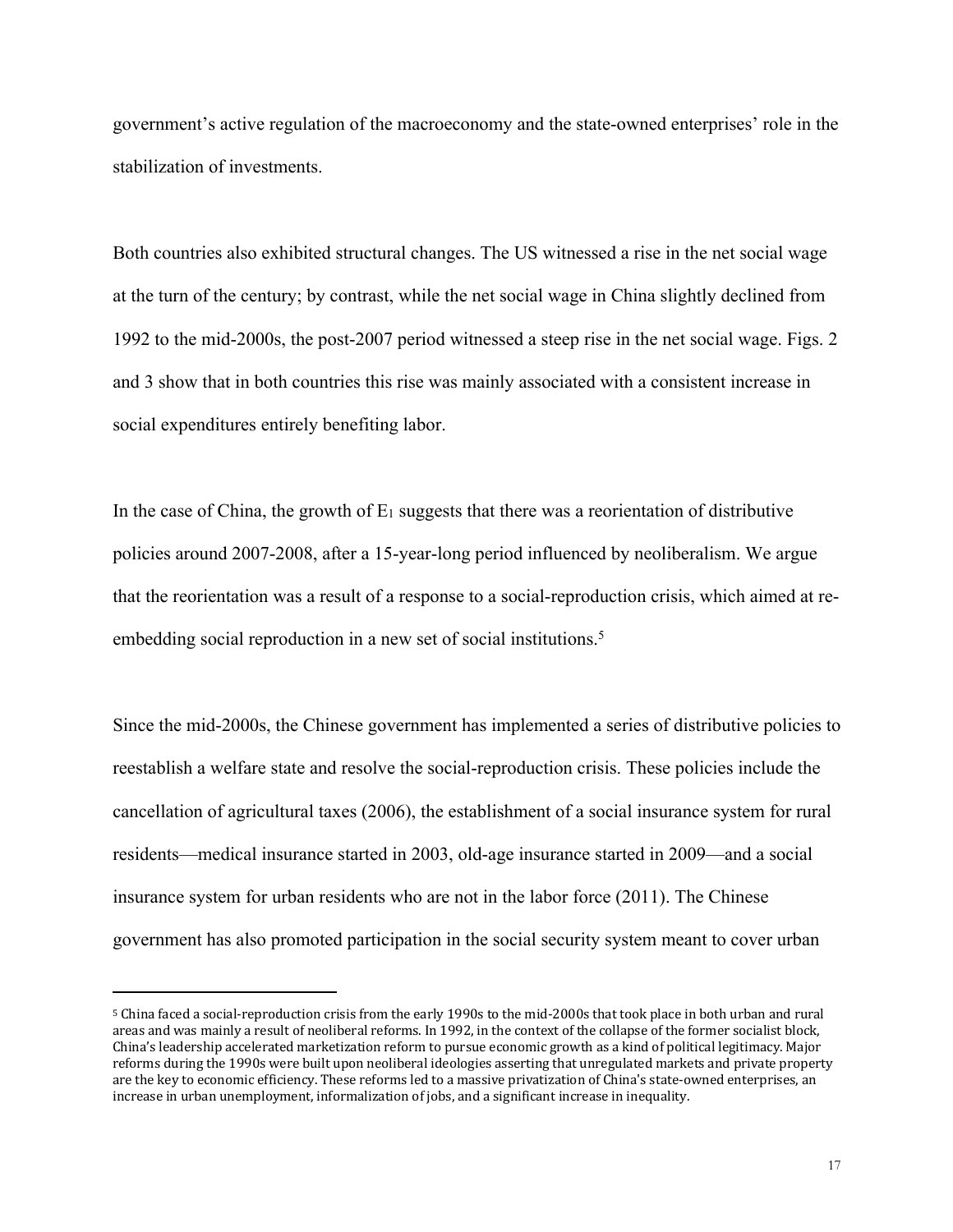employees and a consistent growth of subsidies to urban low-income families. The recent poverty-alleviation movement is to a large extent a continuation of this reorientation. In addition, local governments in China have intervened in the primary distribution by consistently raising minimum wages.<sup>6</sup> Notably, the reorientation of China's welfare state happened slightly earlier than the global financial and economic crisis. Apparently, the crisis was not a cause of the reorientation; nevertheless, it contributed to the continuation of the re-orientation because it demonstrated the consequences of neoliberal policies to China's policy makers.

Figs. 4 and 5 present the net social wage for the rural workers group and the urban workers group in China, respectively. The  $NSW_{1U}$  was at a higher level—between 2.5 and 7.3 percent of GDP—than the NSW<sub>1R</sub>, which was between 1.6 and 5.4 percent of GDP during the same period. Interestingly, the opposite trend is displayed for the NSW2. In this case rural Chinese workers received positive redistribution beginning in 2001—albeit still less than 1 percent of GDP until 2008—reaching a high of 4 percent of GDP in 2015 and 2016. The NSW<sub>2U</sub>, on the other hand, demonstrates that urban Chinese workers paid more in taxes than they received in benefits during the entire period. This is the result of the higher indirect taxes paid by Chinese workers in urban areas. As shown in Figs. 4 and 5, this reorientation of policy in China—leading to an increase in the net social wage—occurred at the turn of the century for rural workers, while it occurred

 $6$  The Chinese leadership proposed concepts such as 'Harmonious Society' and 'Common Prosperity' as the ideologies that policy makers should fulfill; however, these ideological concepts reflected the state's awareness of the contradictions caused by the social-reproduction crisis. The privatization movement instigated social unrest among urban workers, which could be observed even in the late 2000s. The legitimacy of reforms was challenged by the huge inequality between private capital owners and laid-off workers. Many studies have documented incidents of labor unrest associated with privatization. Meanwhile, the underdevelopment of the rural economy stimulated labor outflows, which imposed threats to agricultural production. Grain production stagnated in the late 1990s for the first time since the decollectivization reform was launched. The concern of rural development and agricultural production was the crucial factor that brought about the redistributive policies benefiting China's rural workers and residents.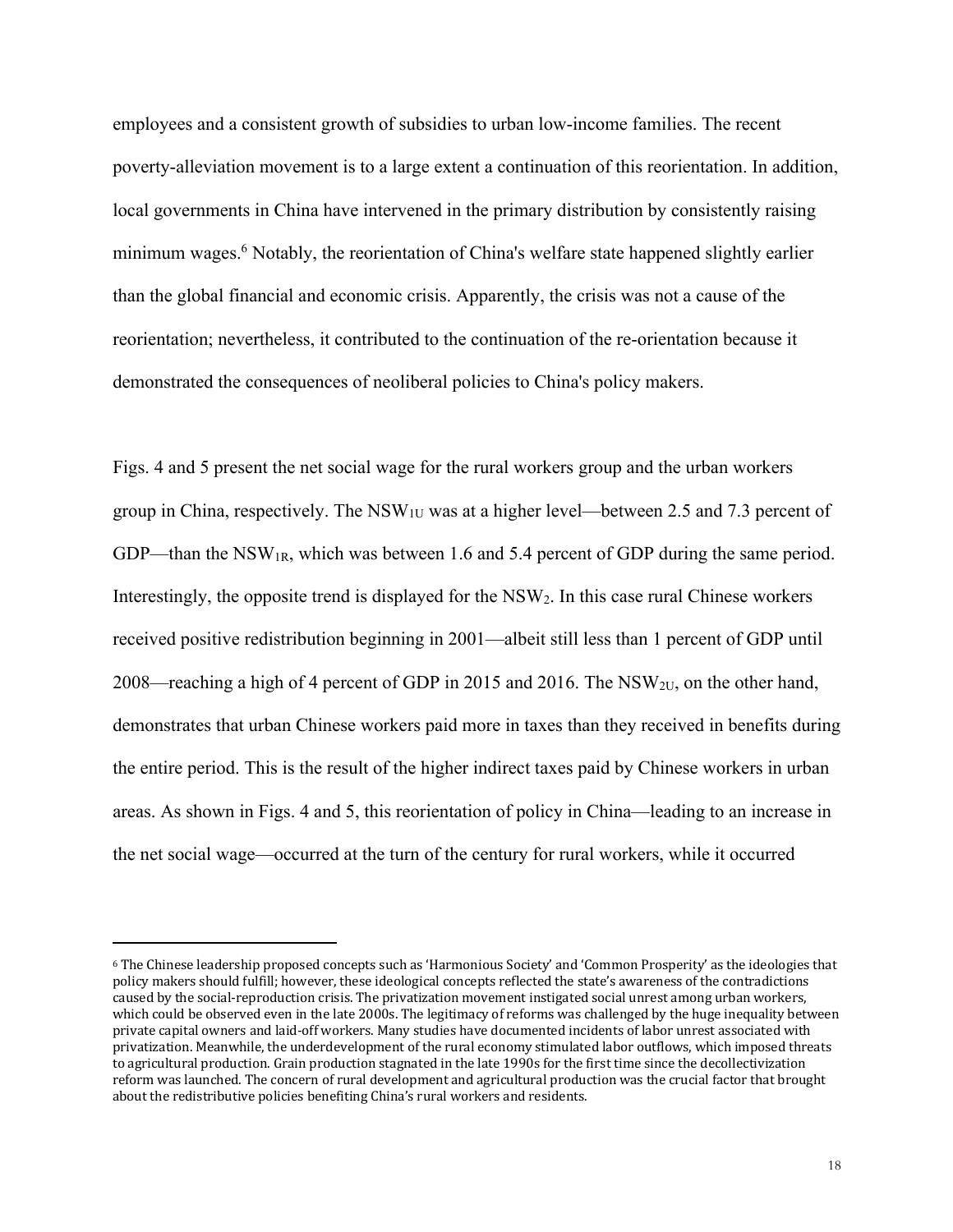around 2007-2008 for urban workers. Fig. 4 demonstrates the increasing benefits to rural workers in the form of old-age pensions and medical benefits, as well as the cancellation of taxes. Fig. 5 reflects more modest increases in net redistributive spending to urban workers in China.

Policy changes in 21st-century China were meant to address the failure of the reforms of the 1980s and 1990s to provide adequate social protection for urban or rural workers. In urban areas, *Danwei-*based welfare collapsed with the fall of former state-owned enterprises and workers' communities.7 The reforms in the 1990s destroyed the former welfare state without establishing a new one, which jeopardized the social reproduction of urban workers. The decollectivization of the rural economy in the 1980s also demolished the local basis for the collective provision of welfare, although the average income of rural households rapidly increased in the 1990s because the governments allowed rural workers to work in cities, opening more urban jobs to rural workers. However, the vast majority of rural workers had no access to social insurances, either in cities or in the countryside. For this reason, rural households without a member participating in the formal labor force tended to encounter difficulties in social reproduction prior to reforms in the 2000s.

[Insert Fig. 4 here.]

[Insert Fig. 5 here.]

<sup>7</sup> Under the state-socialist regime before the 1990s, urban workers had access to all kinds of benefits provided by the *danwei* (unit) where they worked. A *danwei* could be a government department, a government-funded institution (such as a school or hospital), a state-owned enterprise, or a collective-owned enterprise.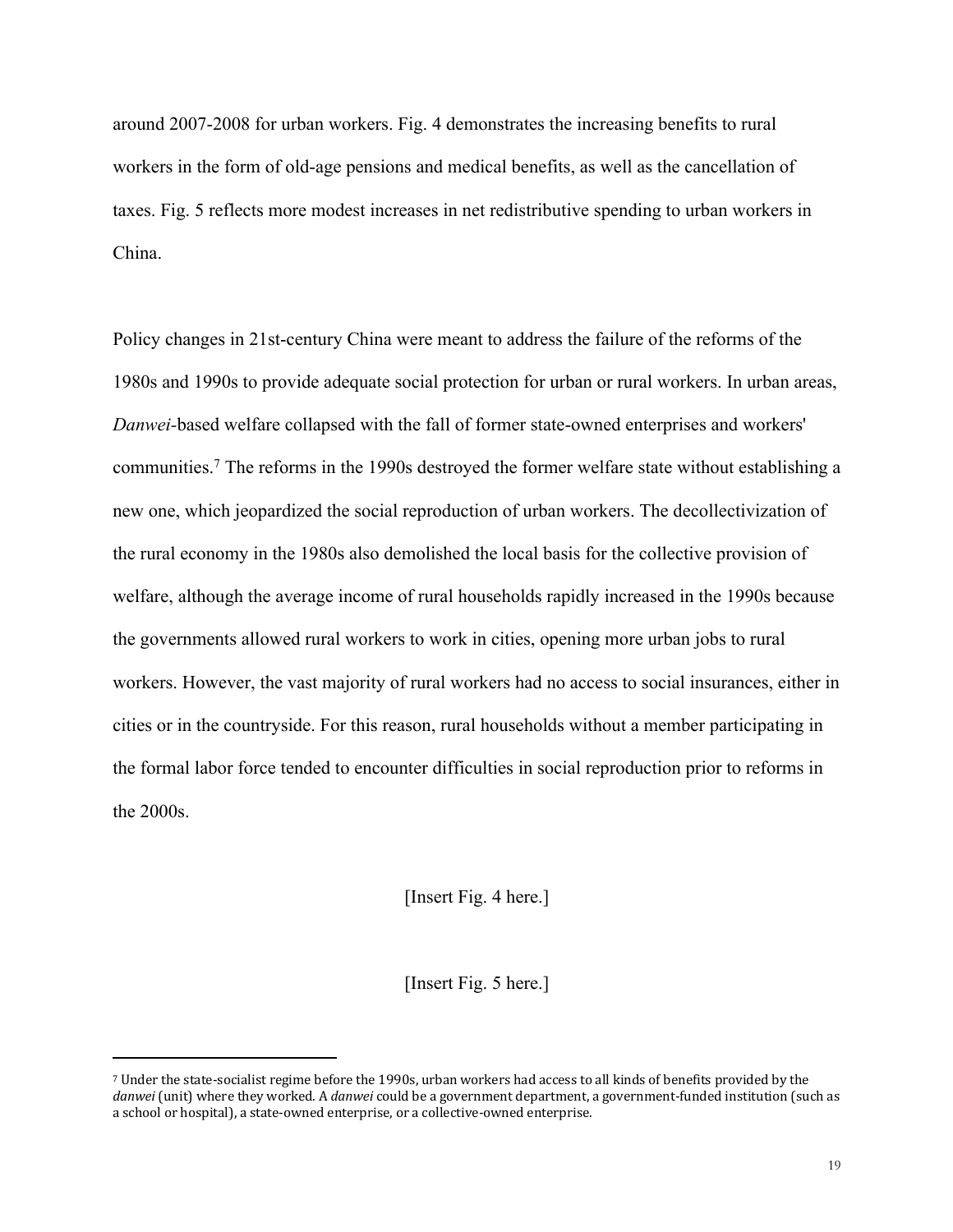In the US, the growth of the E1 category reflects a combination of cyclical, structural, and secular changes, such as an aging population and healthcare inflation (Moos 2019). Growth in US social spending is also the result of more low-income workers qualifying for income support due to the expansion of low-wage jobs without employer-based benefits, and the increase in economic instability—both the result of neoliberal policies that favor the interests of capital over labor.

Policy changes that increased the US net social wage during this period were made within the context of a strengthened commitment to neoliberalism. In 1993, there were expansions to public programs such as the Earned Income Tax Credit (EITC), a refundable tax credit that subsidizes low-wage employment, and investments in Head Start, the preschool program for low-income children. These programs were a boon both to low-income families with children—including those headed by single mothers—and employers hoping to employ women in low-wage jobs. President Clinton's notorious 'welfare reform' in 1996 made severe cuts to cash assistance programs and gave states greater discretion on social policy. However, there were also expansions of health insurance for low-income children under the Children's Health Insurance Program (CHIP) a year later. US policy changes in the early 21st century also contributed to the rise in spending on  $E_1$ , including the Medicare Modernization Act of 1993 (which went into effect in 2006) under President George W. Bush, which expanded coverage for prescription drugs under Medicare without allowing the federal government to negotiate drug prices with pharmaceutical companies. In response to the Great Recession, the American Recovery and Reinvestment Act (ARRA) of 2009 included substantial social spending and tax cuts. Finally, the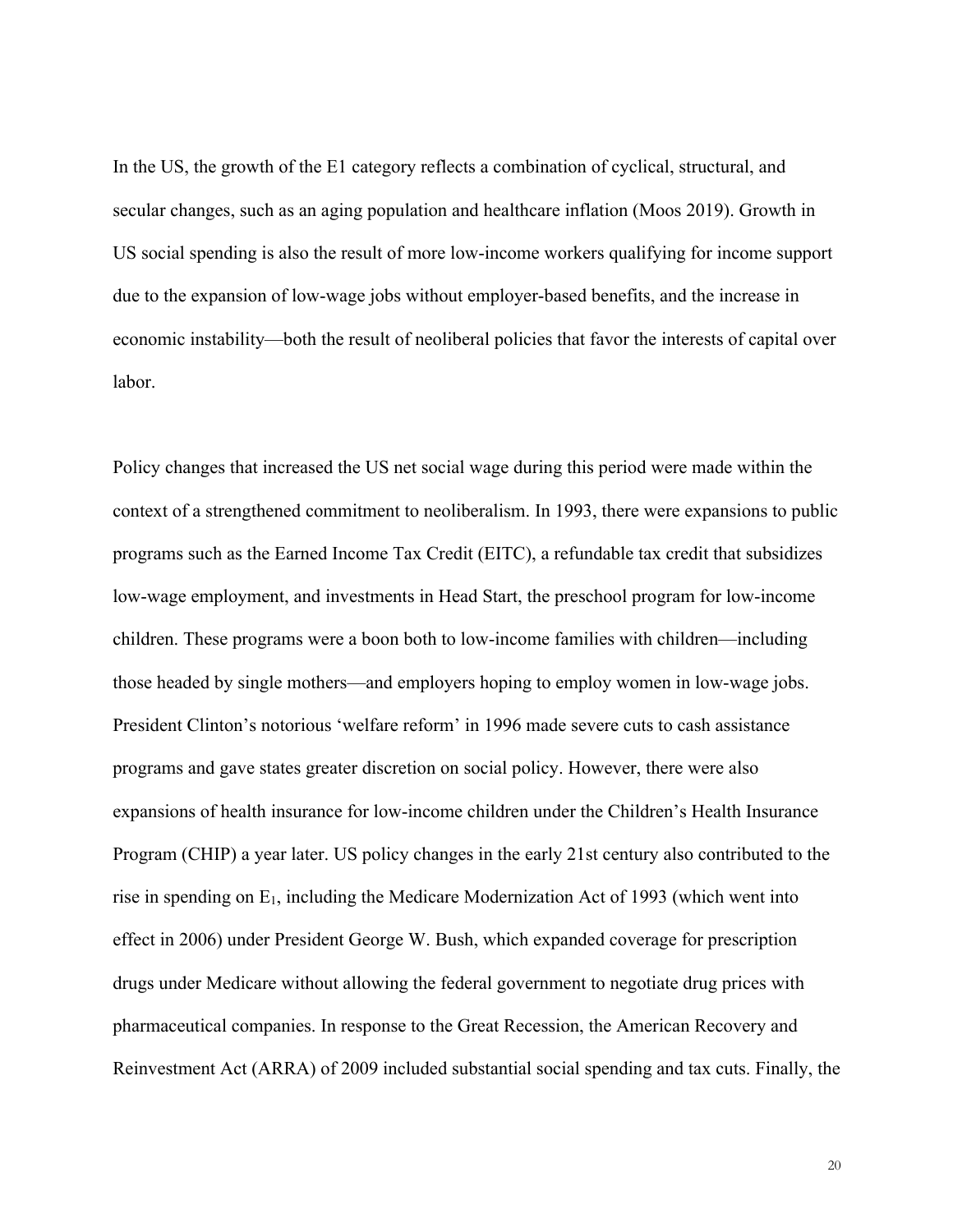Patient Protection and Affordable Care Act (ACA) of 2010 was a major piece of social legislation during this time, and benefited private health insurance companies as much as it did Americans seeking health coverage. Coupled with tax cuts that reduced revenue—mostly benefiting corporations and the wealthy, but also reducing taxes for those with more modest incomes—US neoliberal policy has led to an increased net social wage.

#### **6. Discussion**

How do we interpret the rising trend of the net social wage in both countries? Does it imply there is a common departure from neoliberalism in the top two largest economies of the world? Our analysis suggests that this seemingly common trend has distinct implications in the two countries. Moos (2019) has argued that the positive net social wage in the US is evidence of the decline in conditions for the working class because it was the result of cyclical and structural threats to social reproduction. Following this logic, we do not assume that rural Chinese workers are faring better than their urban counterparts, although our analysis using the rural-urbanspecific NSW<sub>2</sub> approach has revealed greater net redistribution to the former than to the latter.

In the case of the US, the net social wage has increased as the result of cyclical, structural, and secular changes in the US economy that have occurred in the context of a decrease in workers' bargaining power and an increase in economic instability—both consequences of neoliberalism. By contrast, the increase in the net social wage in China represents a systematic rebuilding of social reproduction following policy failures in the 1980s and 1990s that undermined social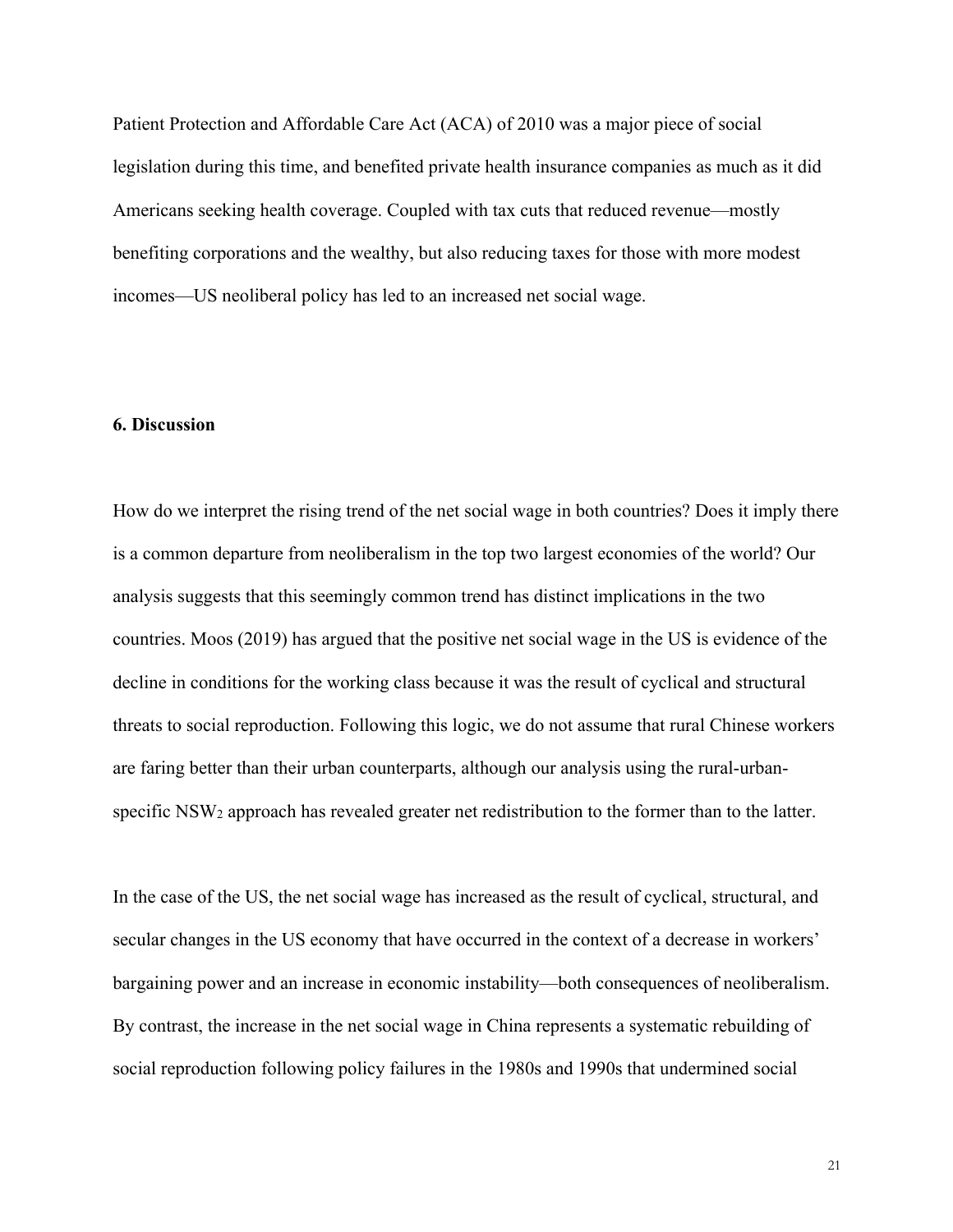protection (Wang 2008). In the US, we interpret the rise in the net social wage to be a reluctant response to the poor status of social reproduction. In China, the rebuilding of social protection following the retreat in the 1980s and 1990s is thought by Shen, Wang, and Cai to be 'unambiguous'—even in the context of a highly unequal society (2018, 138). Given the stark differences in the political systems in each country—one-party rule under the Chinese Communist Party (CCP) and the two-party system of Democrats and Republicans in the United States—it is not surprising that the former would exhibit a more coordinated and the latter a more ambivalent reaction to the failures of neoliberalism.

Our interpretation of the meaning of a rising net social wage in both the US and China is influenced by the conditions of workers in each country. China's working class has been gaining power since the mid-2000s, a shift associated with factors such as rapid economic growth, a shrinking reserve army of labor, and various pro-labor policies. Along with the rise in the net social wage in China, there was consistent and rapid wage growth for both urban and rural workers over the same period. According to the International Labor Organization (ILO), from 2006 to 2017 China experienced the most rapid wage growth in the world (ILO 2018). In China, the labor share (in the primary distribution) recovered from the historical trough in 2008, which ended a 14-year-long decline (Qi 2014). In the US, wages have stagnated since the 1970s, and the labor share has been in steady decline since the second half of the 20th century.

The funding for each welfare regime shows distinct characteristics, adding complexity to our analysis of the net redistributive effect of each country's taxation and social policy regimes. Indirect taxes are largely regarded as a regressive form of taxation, as every consumer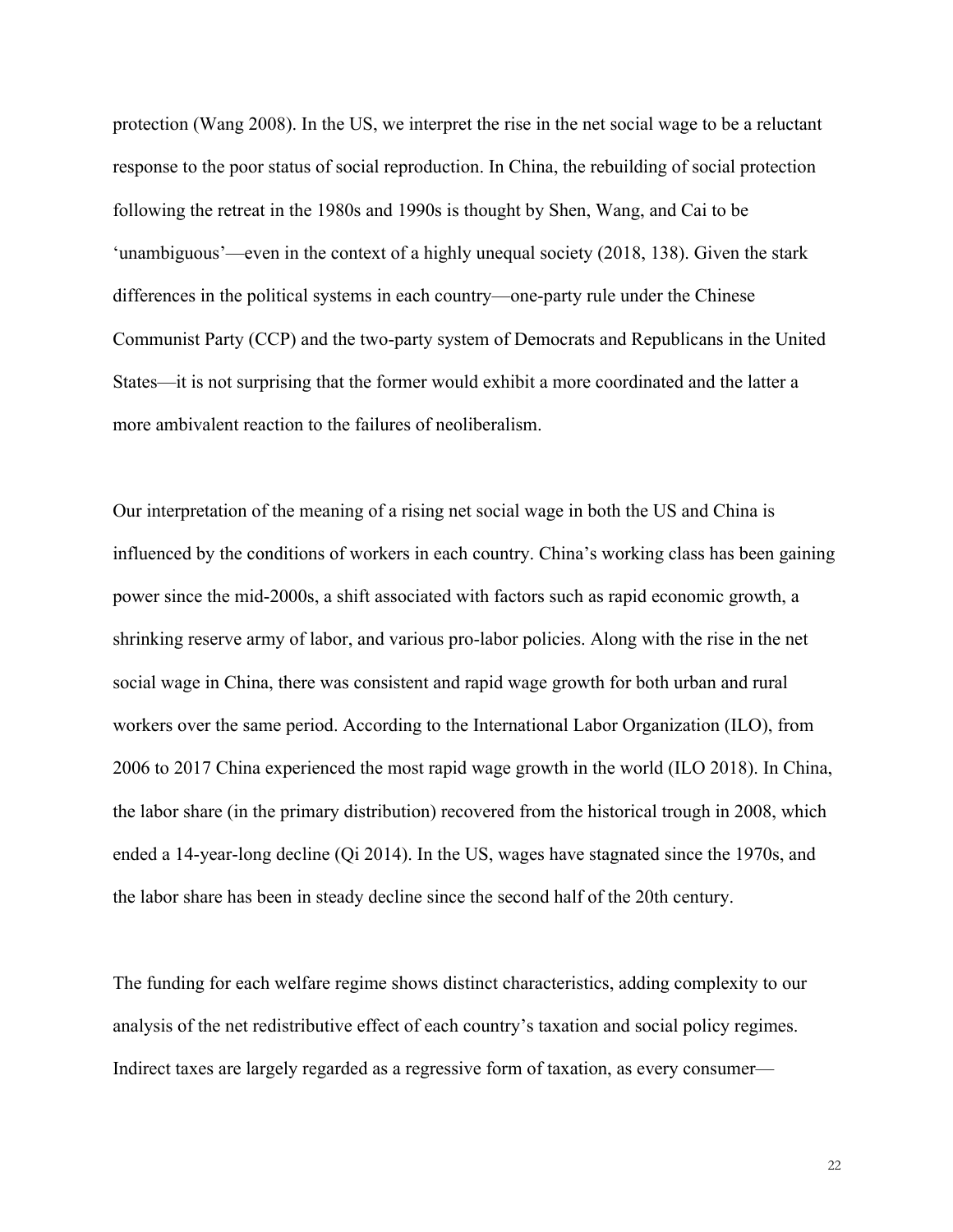regardless of income—will pay the same taxation rate (Decoster et al. 2010). This means that funding for China's welfare state depends on a system of taxation that unduly burdens lowincome populations. According to Wang (2017), the reliance on indirect taxes such as a Value Added Tax (VAT) was designed to depoliticize public finance and obscure the heavy tax burdens imposed on low-income consumers. China's tax system 'struck implicit deals with the wealthy who gained disproportionally from China's economic liberalization' (Wang 2017, 196). The US has a more progressive taxation system than is commonly assumed—as income tax rates increase with earnings—however, that does not mean that the underlying system achieves progressive ends. Neoliberal rhetoric and a long history of racism have successfully undermined support for social spending in the US, leaving the US tax code to play a major role in redistribution (Steinmo 2010). The tax system in the US plays a role in subsidizing low-wage work, middle-class consumption and savings, as well as increasing economic inequality by continually cutting taxes for the wealthy and corporations. While distinctly different systems, neither the US nor China can boost tax codes that curb economic inequality or favor the most disadvantaged.

It is worth noting that the distinct features of China's welfare state do not mean that China is exceptional. State-led redistribution has been favorable to labor, although this redistribution might be favorable to capital in the long run, by supporting social reproduction and social stability. Economic slowdown in recent years may further complicate this issue. Thus, there is an unstable balance between capital and labor, which has to be cautiously maintained by the Chinese state. Taking a longer historical view, one may find that the Reform era gained support from below in its early stage, by transferring income from the state to urban and rural workers; however, this early trend was reversed by the neoliberal reforms of the 1990s. From a historical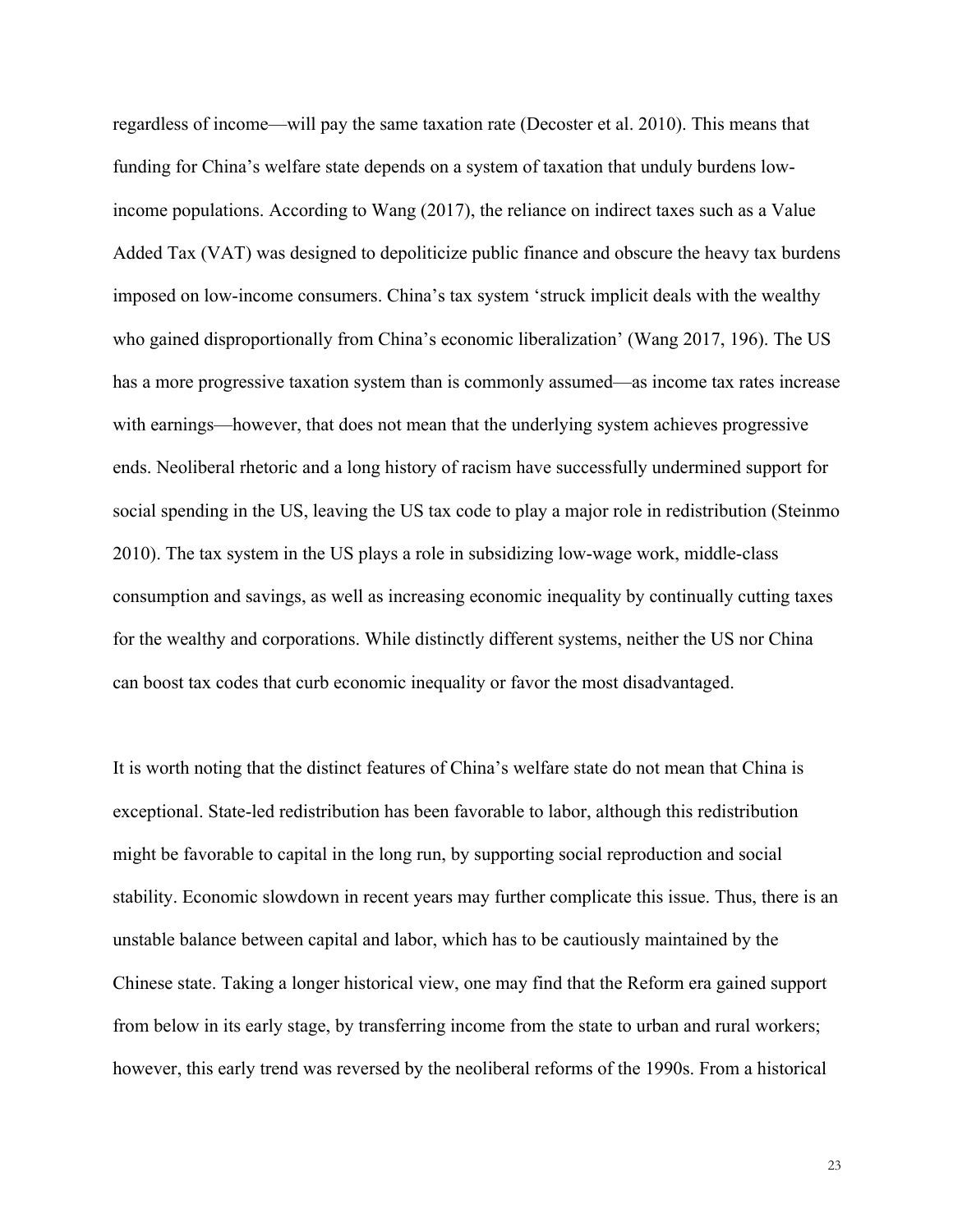perspective, the reorientation in the mid-2000s may be seen as a turning point of a long-wave movement that emerges from China's political economic context. Where this long-wave movement leads depends on the political economic context in the future.

Finally, it is interesting to note that the increase in the US net social wage that began around the turn of the century occurred when China joined the WTO and Sino-US trade rapidly expanded. The neoliberal transition in the US has created poverty, unemployment, and inequality since the end of the 1970s, thus increasing the need for social spending and tax expenditures for social reproduction—despite neoliberal rhetoric that workers should depend only on their earned income. Satisfying these needs is crucial for maintaining social stability, even in the neoliberal context. Nevertheless, how much welfare expenditures the US state can sustain depends on its fiscal capacity. China has played a role of relieving the tensions between the consequences of neoliberalism and social reproduction in the US, for several reasons. First, China's cheap exports have lowered the cost of living for US households, reducing the burden of social reproduction for both labor and the state. Second, US dollars held by Chinese financial institutions have been reinvested in US treasury bonds, helping the US government finance the net transfer to labor. Thus, China's exports and foreign reserves have contributed to the increasing net social wage in the US. Nevertheless, quantitatively evaluating this relationship is beyond the scope of this paper.

#### **7. Conclusion**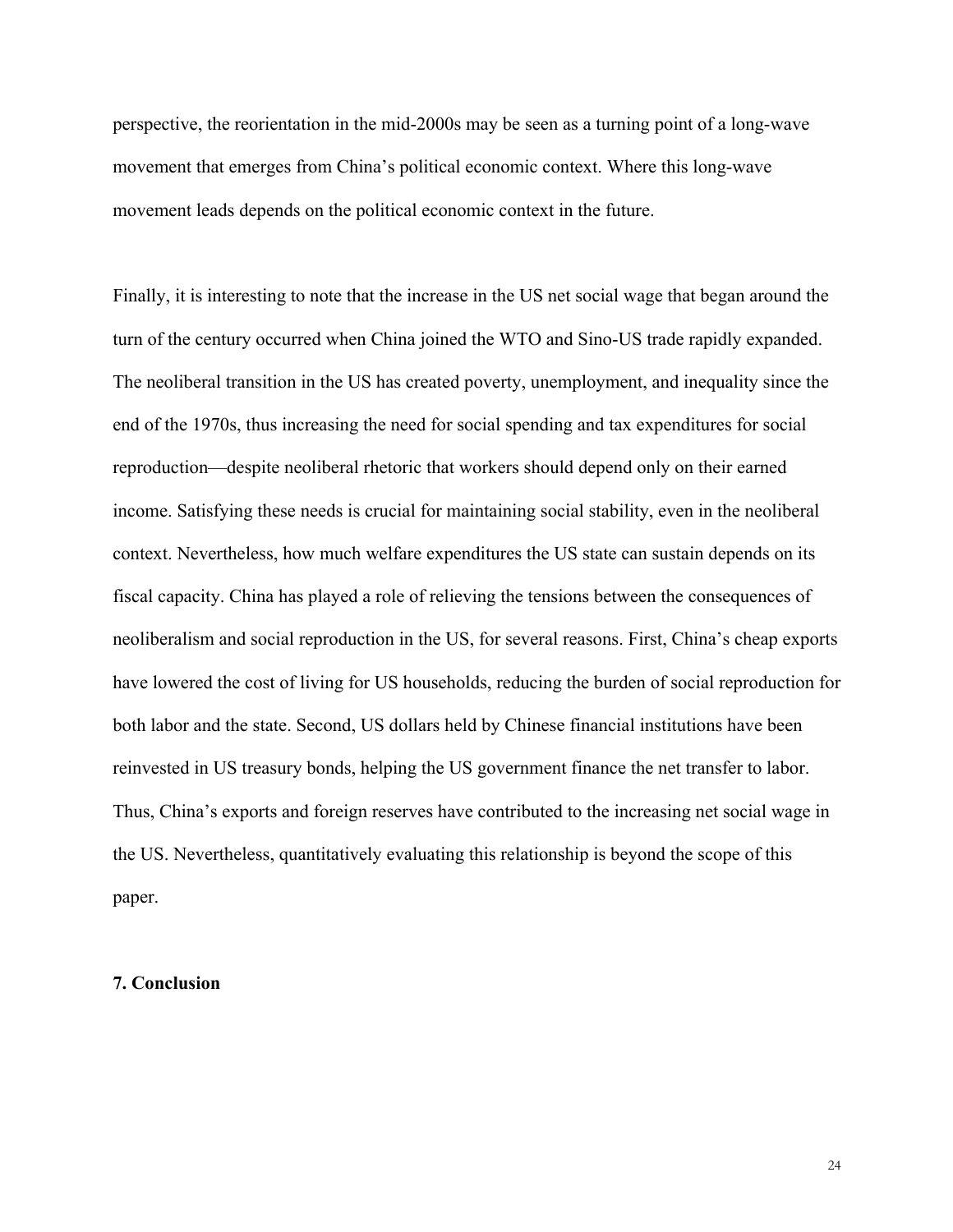In this paper, we have applied the net social wage approach to compare the welfare and taxation regimes of China and the US. We also created a novel NSW-inspired approach to better understand differences between redistribution in rural and urban China. While the net social wage in the two countries exhibited similar increasing trends, it has distinct implications in the two countries due to their own historical trajectories in the neoliberal era. In the US, the positive and increasing net social wage reflects an ambivalent and reluctant response to the conditions of social reproduction, whereas in China, it reflects institutional changes in the welfare state, enacted by the Chinese state to attempt to resolve the social-reproduction crisis caused by neoliberal reforms in the 1990s.

Despite these differences, the positive net social wage in the two largest economies of the world implies that neoliberalism has social limits. This suggests two potentially different paths for countries reckoning with the failures of neoliberalism. Some countries might overcome neoliberalism by purposefully reinstating welfare state protections. Another possibility is that, contrary to its own ideology, neoliberal policy may lead to greater reliance on the state to subsidize an increasingly vulnerable working class, without the explicit intention of reversing retrenchment.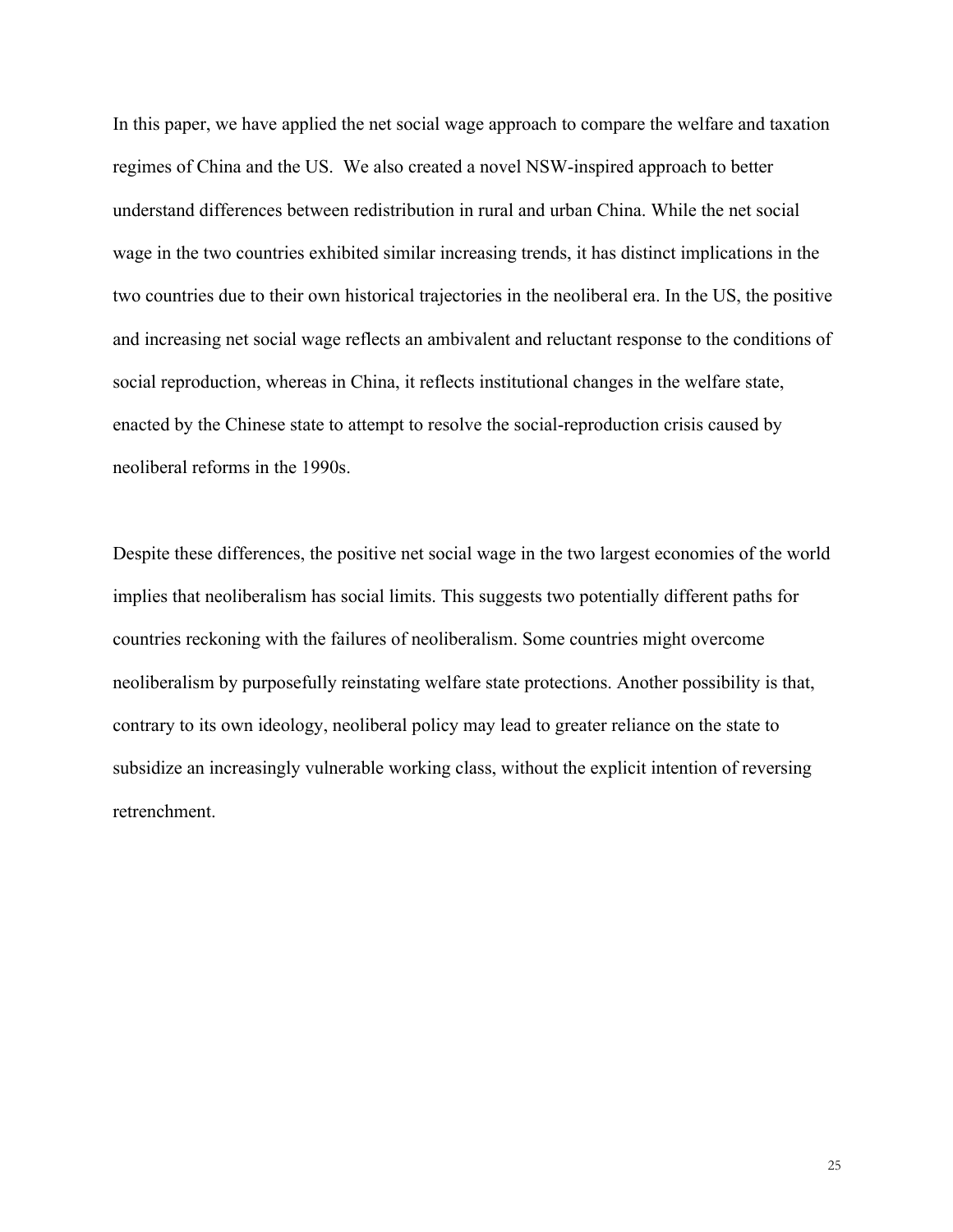#### **References**

- Akram-Lodhi, H. A. 1996. 'The Public Finances of the United Kingdom: A Re-interpretation.' *International Review of Applied Economics* 10 (2): 173–193.
- Bowles, Samuel. 1985. 'The Production Process in a Competitive Economy.' *American Economic Review* 75 (1): 16–36.
- Creed, John and Guoli Liu. 2014. 'Coincidental Unwindings: Comparing Growing Economic Disparity in State-Society Relations in the United States and China.' In *State-Society Relations and Governance in China*, edited by Sujian Guo, 39–80. UK: Lexington Books.
- Decoster, André, Jason Loughrey, Cathal O'Donoghue, and Dirk Verwerft. 2010. 'How Regressive Are Indirect Taxes? A Microsimulation Analysis for Five European Countries.' *Journal of Policy Analysis and Management* 29 (2):326–350.
- International Labor Organization (ILO). 2018. *Global Wage Report 2018 / 19: What Lies Behind Gender Pay Gaps*. https://www.ilo.org/global/publications/books/WCMS\_650553/lang- en/index.htm.
- Lee, Ronald, Gretchen Donehower, and Tim Miller. 2011. 'The Changing Shape of the Economic Lifecycle in the United States, 1960 to 2003.' In *Population Aging and the Generational Economy: A Global Perspective*, edited by Ronald Lee and Andrew Mason, 313–326. Cheltenham, UK: Edward Elgar.
- Li, Ling, Qiulin Chen, and Yu Jiang. 2011. 'The Changing Patterns of China's Public Services.' In *Population Aging and the Generational Economy: A Global Perspective*, edited by Ronald Lee and Andrew Mason, 408–419. Cheltenham, UK: Edward Elgar.
- Liu, Fengyi, and Zijia Liu. 2019. 'The Sharing Attribute of Collective Consumption in the
- Reproduction of Labor Power.' *China Review of Political Economy* 10(5): 39-61.
- Lo, Dic. 2016. 'Developing or Under-developing? Implications of China's "Going Out" for Late Development.' SOAS Department of Economics Working Paper No. 198.
- Maniatis, Thanasis. 2003. 'The Net Social Wage in Greece 1958–95.' *International Review of Applied Economics* 17 (4): 377–398.

\_\_\_\_\_\_\_\_\_\_\_\_\_\_\_\_\_\_\_\_. 2014. 'Does the State Benefit Labor? A Cross-country Comparison of the Net Social Wage.' *Review of Radical Political Economics* 46 (1): 15–34.

- Mason, Andrew and Ronald Lee. 2011. 'Population Aging and the Generational Economy: Key Findings.'In *Population Aging and the Generational Economy: A Global Perspective*, edited by Ronald Lee and Andrew Mason, 3-31. Cheltenham, UK: Edward Elgar.
- Moos, Katherine A. 2019. 'Neoliberal Redistributive Policy: The US Net Social Wage in the Early Twenty-First Century.' *Review of Radical Political Economics* 51 (4): 581–605.
- Qi, Hao. 2014. 'The Labor Share Question in China.' *Monthly Review* 65 (8): 23–35.
- Qi, H. and Li, Z. 2019. 'Giovanni Arrighi in Beijing: Rethinking the Transformation of the Labor Supply in Rural China During the Reform Era.' *Science & Society* 83 (3): 327–354.
- Shaikh, Anwar and E. Ahmet Tonak. 1987. 'The Welfare State and the Myth of the Social Wage.' In *The Imperiled Economy*, Vol. 1, edited by Robert Cherry, 183–194. New York: Union for Radical Political Economy.

\_\_\_\_\_\_\_\_\_\_\_\_\_\_\_\_\_\_\_\_\_\_. 2000. 'The Rise and Fall of the US Welfare State.' In *Political Economy and Contemporary Capitalism: Radical Perspectives on Economic Theory and Policy*, edited by Ron Baiman, Heather Boushey, and Dawn Saunders, 247–65. Armonk, NY: M.E. Sharpe.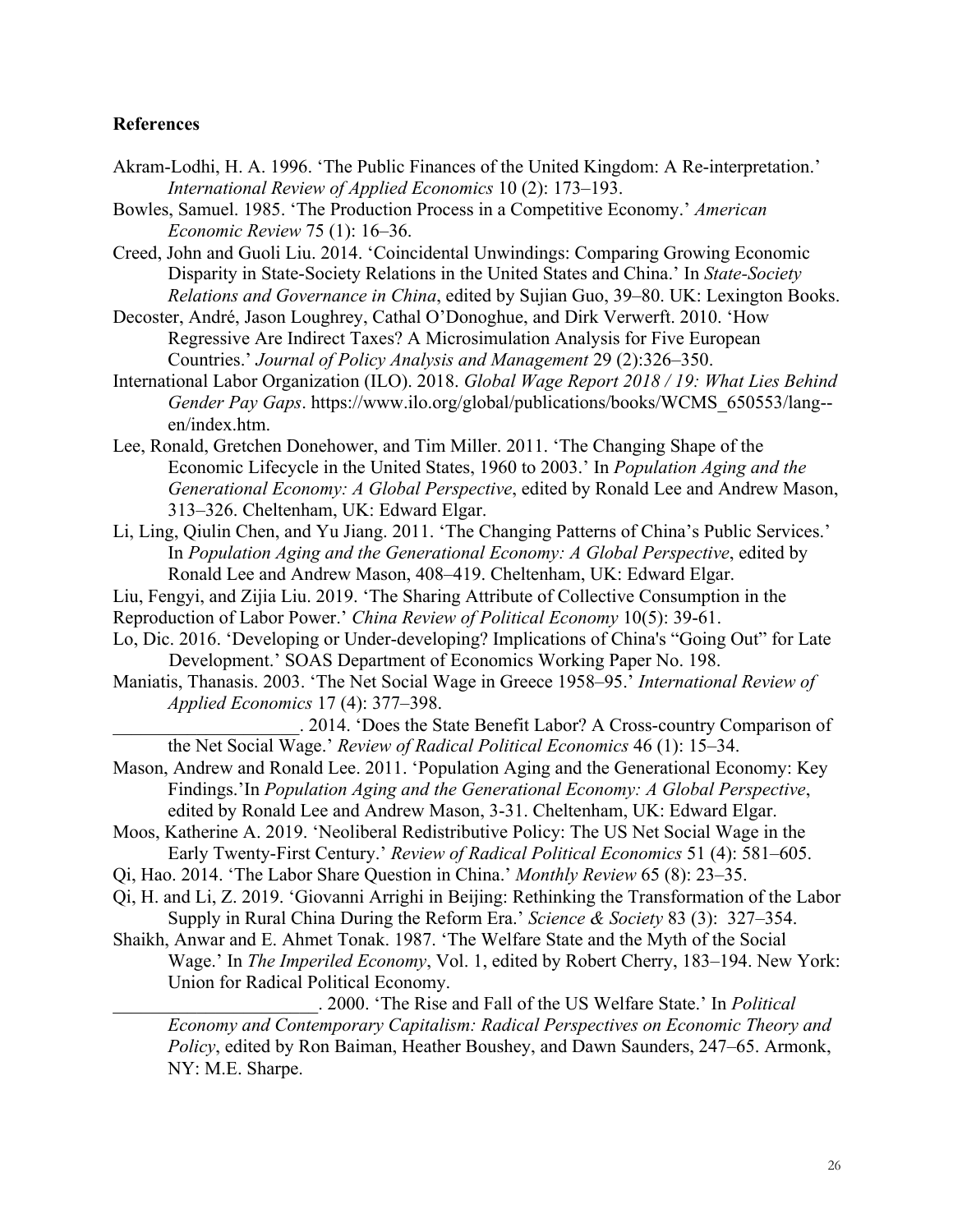- Shen, Ke, Feng Wang, and Yong Cai. 2018. 'A Benevolent State against an Unjust Society? Inequalities in Public Transfers in China.' *Chinese Sociological Review* 50 (January): 137–62.
- Steinmo, Sven. 2010. *The Evolution of Modern States.* Cambridge: Cambridge University Press.
- Wang, Shaoguang. 2008. 'Double Movement in China.' *Economic and Political Weekly* 43 (52): 51–59.
- Wang, Yingyao. 2017. 'Why Tax Policy Is Not Politics in China: Public Finance and China's Changing State-Society Relations.' *Politics & Policy* 2: 194.
- Weber, Isabella M. 2018. 'China and Neoliberalism: Moving Beyond the China Is/Is Not Neoliberal Dichotomy.' In *SAGE Handbook of Neoliberalism*, edited by Damien Cahill, Melinda Cooper, Martijn Konings, and David Primrose, 219–233. London: Sage Publications.

\_\_\_\_\_\_\_\_\_\_\_\_\_\_\_\_\_\_\_\_\_. 2020. 'Origins of China's Contested Relation with Neoliberalism: Economics, the World Bank, and Milton Friedman at the Dawn of Reform.' Global Perspectives 1 (1). https://doi.org/10.1525/gp.2020.12271.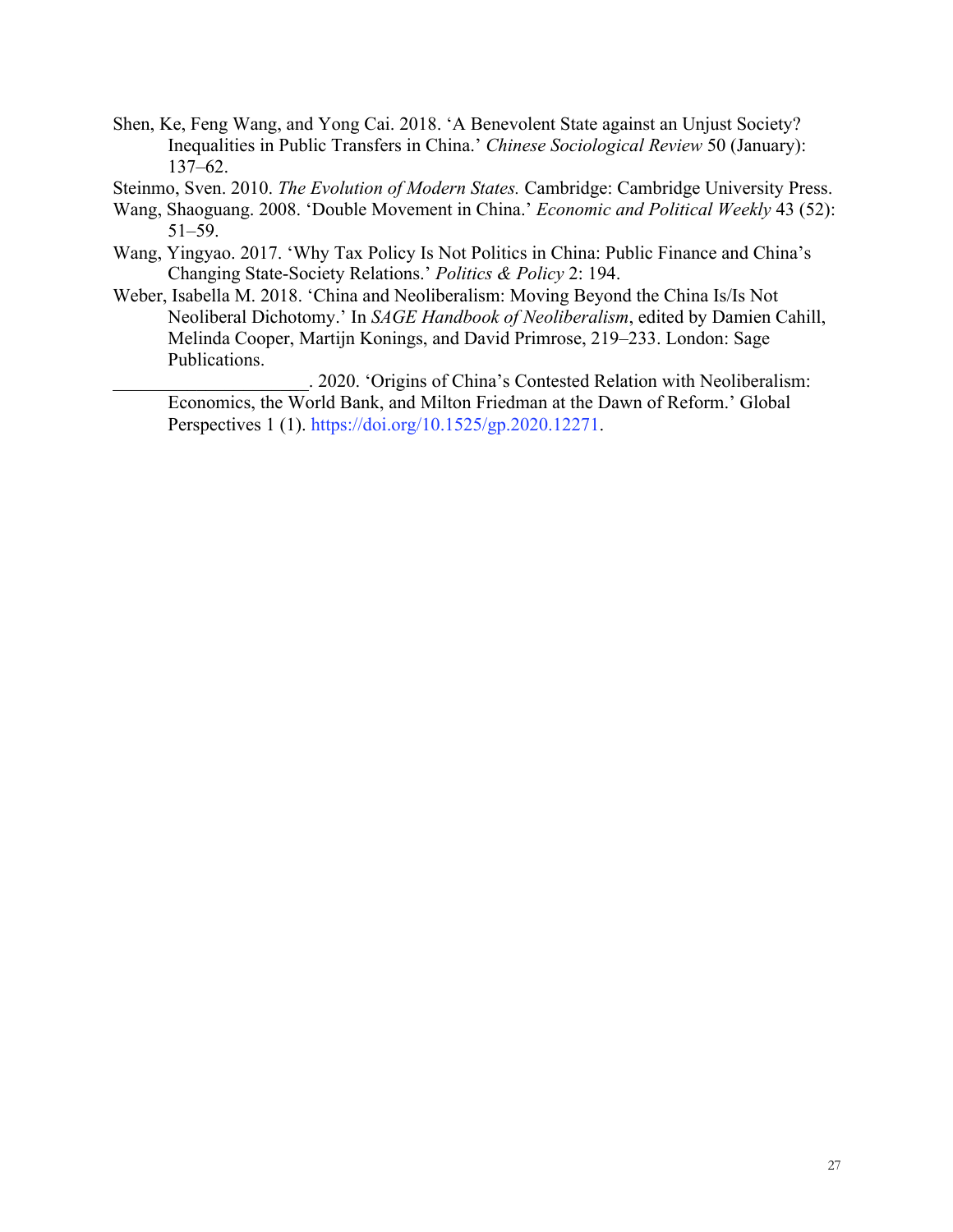## **Tables and Figures**

|                                                                                    | 1992        |              |                     |                 | 2016            |                     |  |
|------------------------------------------------------------------------------------|-------------|--------------|---------------------|-----------------|-----------------|---------------------|--|
|                                                                                    | China       | <b>US</b>    | China/<br><b>US</b> | China           | <b>US</b>       | China/<br><b>US</b> |  |
| Real GDP in PPP per capita (PPP, constant 2011<br>international \$)                | 1851.<br>32 | 14368.<br>63 | 0.13                | 37045.<br>33    | 53631.<br>76    | 0.69                |  |
| Urban population (% of total population)                                           | 28.20       | 76.10        | 0.37                | 56.74           | 81.86           | 0.69                |  |
| Household consumption (% of GDP)                                                   | 45.27       | 64.38        | 0.70                | 39.65           | 68.25           | 0.58                |  |
| <b>Investment</b> (% of GDP)                                                       | 31.11       | 19.83        | 1.57                | 42.98           | 20.17           | 2.13                |  |
| Government expenditure (% of GDP)                                                  | 14.39       | 16.08        | 0.89                | 14.39           | 14.22           | 1.01                |  |
| Exports (% of GDP)                                                                 | 15.66       | 9.71         | 1.61                | 19.75           | 11.85           | 1.67                |  |
| Foreign trade (% of GDP)                                                           | 30.15       | 19.95        | 1.51                | 37.21           | 26.49           | 1.40                |  |
| Top 10% income share $(\%) *$                                                      | 32.30       | 39.80        | 0.81                | 41.40<br>(2015) | 47.00<br>(2014) | 1.14                |  |
| Compensation of employees (% of GDP) **                                            | 50.11       | 61.4         | 0.82                | 47.46           | 56.8            | 0.84                |  |
| Sources: If not indicated, the data is from World Development Indicators database. |             |              |                     |                 |                 |                     |  |

## **Table 1 A Comparison of Economic indicators: China vs. the US**

**Notes:** 

**\* World Inequality Database.**

**\*\* China Statistical Yearbook; AMECO.**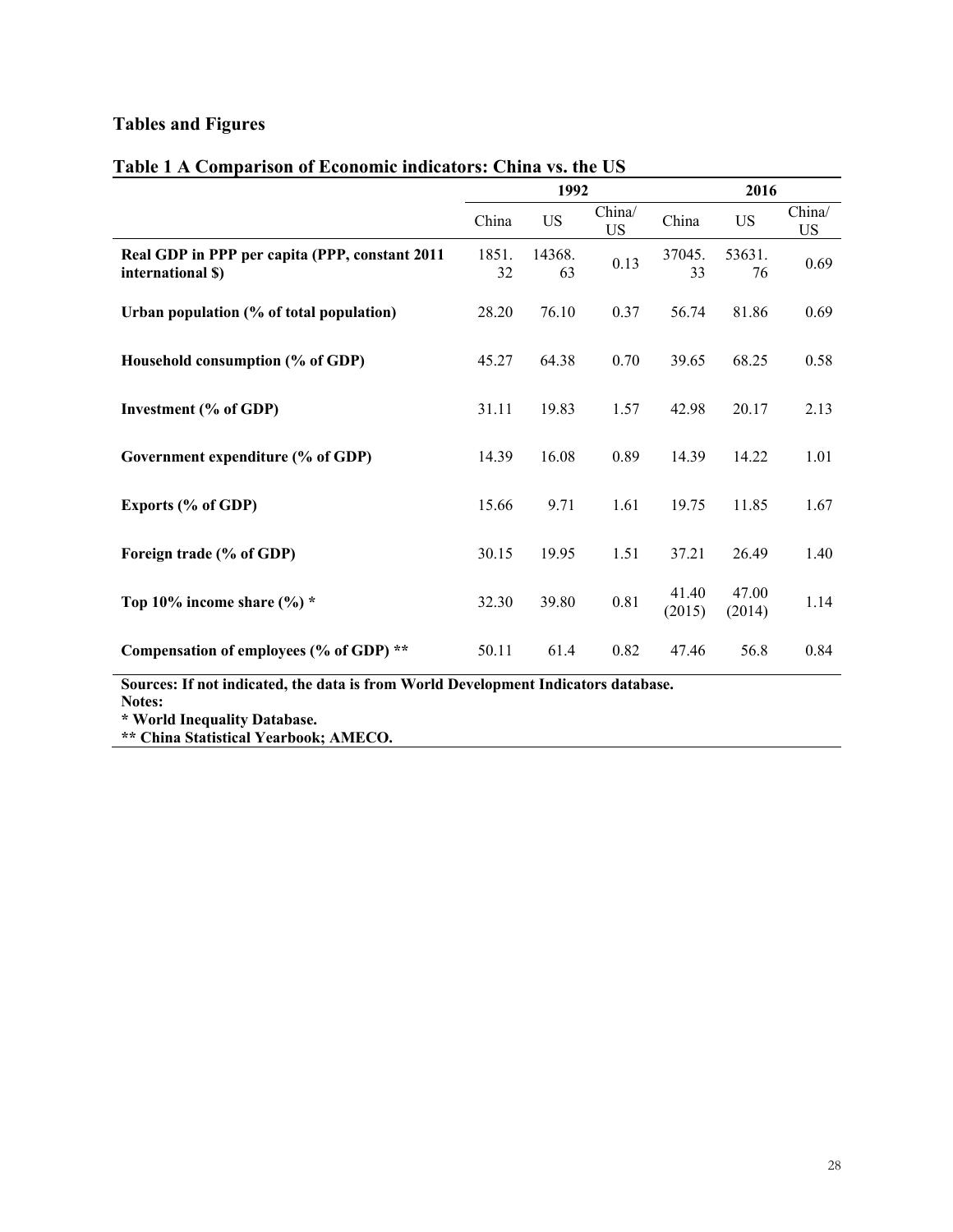| <b>US NSW Category</b>                                                                                                     | <b>China NSW Category</b>                                                                                                                 |  |  |
|----------------------------------------------------------------------------------------------------------------------------|-------------------------------------------------------------------------------------------------------------------------------------------|--|--|
| Labor Share                                                                                                                | (Wages of employees $+$ Employer-paid Social Security $+$<br>Farming Income + Wages of Workers in Self-employed<br>units)/Personal Income |  |  |
|                                                                                                                            | Added for China: Farming Income/Personal Income                                                                                           |  |  |
| <b>Expenditure Group I</b>                                                                                                 |                                                                                                                                           |  |  |
| Social Security, Welfare, and Income Support                                                                               | Social Security, Social Benefits, and Social Subsidies                                                                                    |  |  |
| <b>Employment and Training</b>                                                                                             | Included                                                                                                                                  |  |  |
| Housing and Community Services                                                                                             | <b>Urban and Rural Community Affairs</b>                                                                                                  |  |  |
|                                                                                                                            | Added for China: Agriculture, Forestry, Water<br>Conservancy and Irrigation                                                               |  |  |
| <b>Expenditure Group 2</b>                                                                                                 |                                                                                                                                           |  |  |
| Education                                                                                                                  | Education, Science and Technology                                                                                                         |  |  |
| Health and Hospitals                                                                                                       | <b>Medical Care</b>                                                                                                                       |  |  |
| Recreational and Cultural Activities                                                                                       | Culture, Sports, and Media                                                                                                                |  |  |
| Energy                                                                                                                     | Lack of information                                                                                                                       |  |  |
| <b>Natural Resources</b>                                                                                                   | <b>Environment Protection</b>                                                                                                             |  |  |
| Postal Service                                                                                                             | Lack of information                                                                                                                       |  |  |
| Transportation                                                                                                             | Transportation                                                                                                                            |  |  |
| <b>Tax Group I</b>                                                                                                         |                                                                                                                                           |  |  |
| Contributions for Social Insurance                                                                                         | Contributions for Social Insurance                                                                                                        |  |  |
| <b>Tax Group 2</b>                                                                                                         |                                                                                                                                           |  |  |
| Federal Income Taxes, State and Local Income Taxes                                                                         | <b>Income Taxes</b>                                                                                                                       |  |  |
| Personal Property Taxes, Other Personal Property<br>Taxes, Taxes on Owner Occupied Housing<br>Miscellaneous Taxes and Fees | <b>Property Taxes</b>                                                                                                                     |  |  |
| Tax Group 3                                                                                                                |                                                                                                                                           |  |  |
| Taxes on Production and Imports                                                                                            | <b>Net Production Taxes</b>                                                                                                               |  |  |

## **Table 2 A Comparison of NSW Categories: China vs. the US**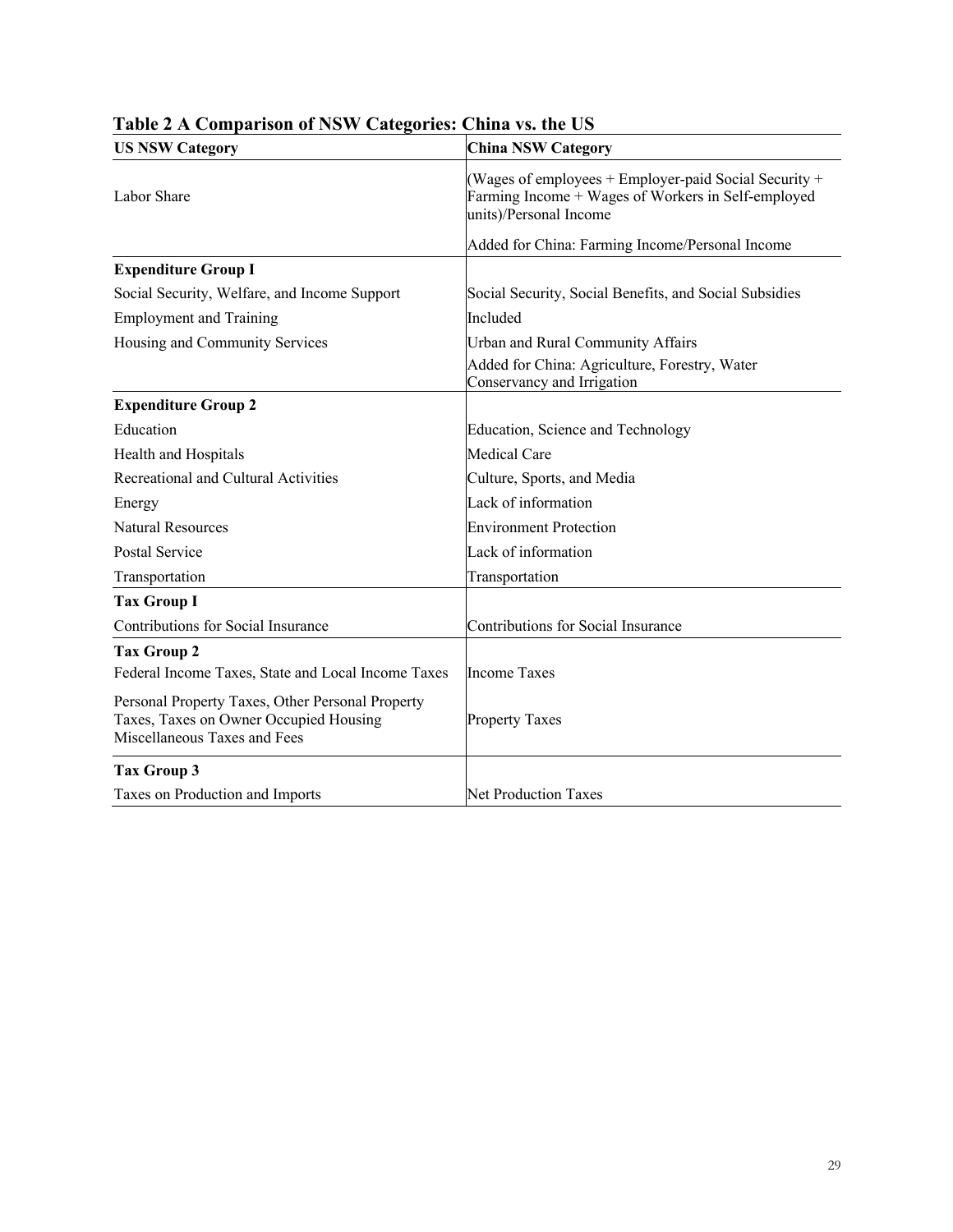

**Fig. 1: US & China NSW1/GDP and NSW2/GDP, 1992-2017**

Sources: The authors' calculation. See Section 4 for details.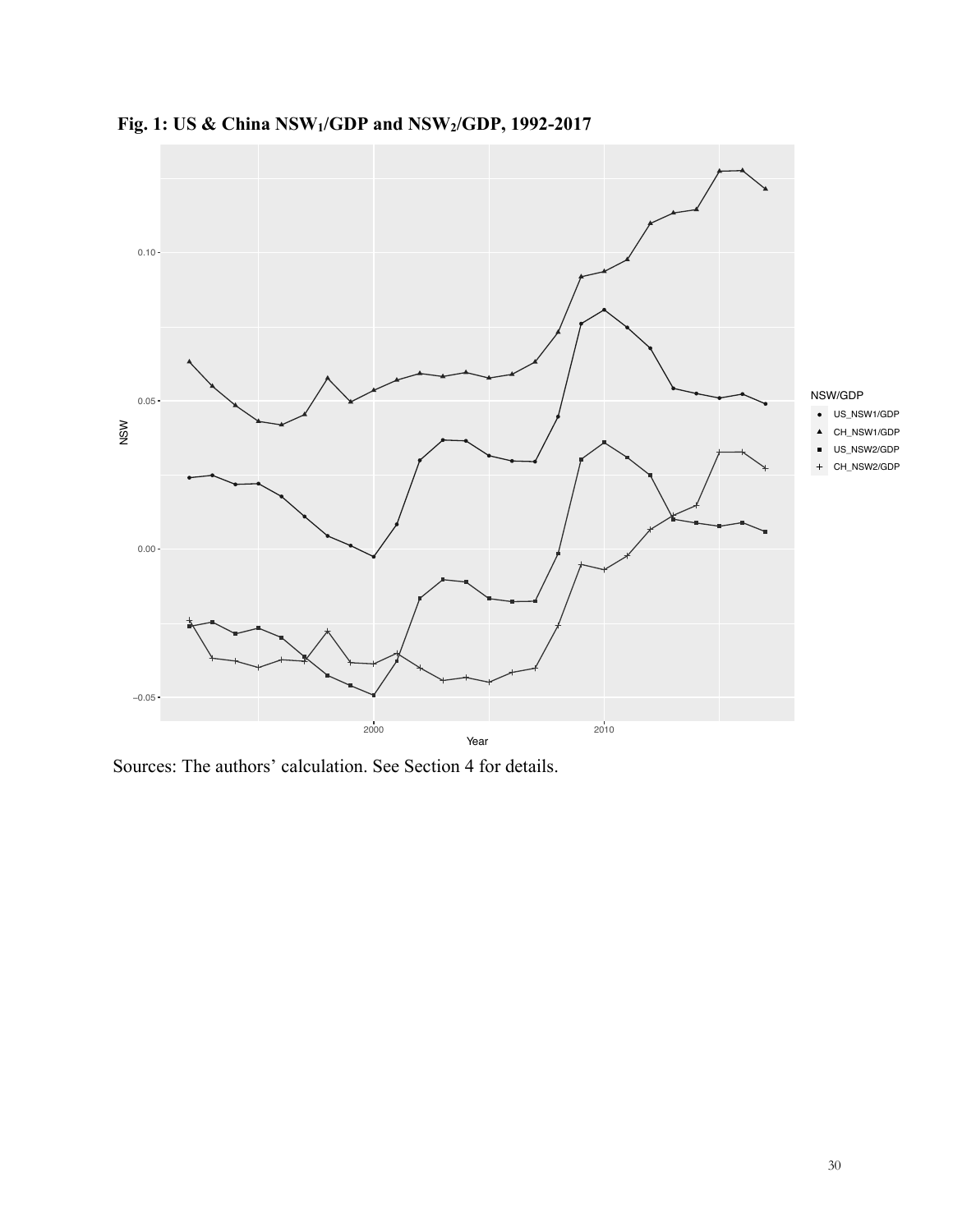

**Fig. 2: China Components of NSW2, 1992-2017**

Sources: The authors' calculation. See Section 4 for details.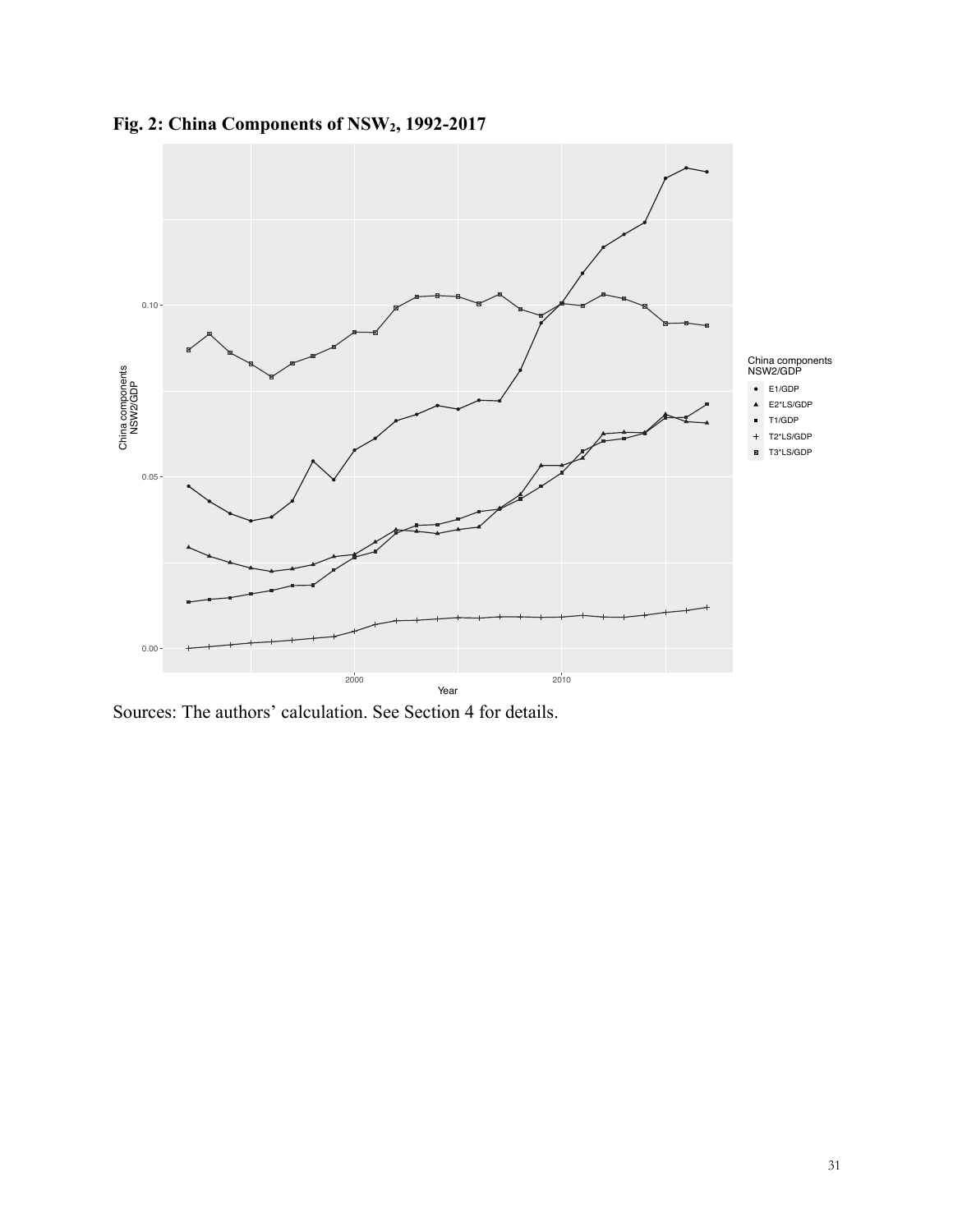

**Fig. 3: US Components of NSW2, 1992-2017**

Sources: The authors' calculation. See Section 4 for details.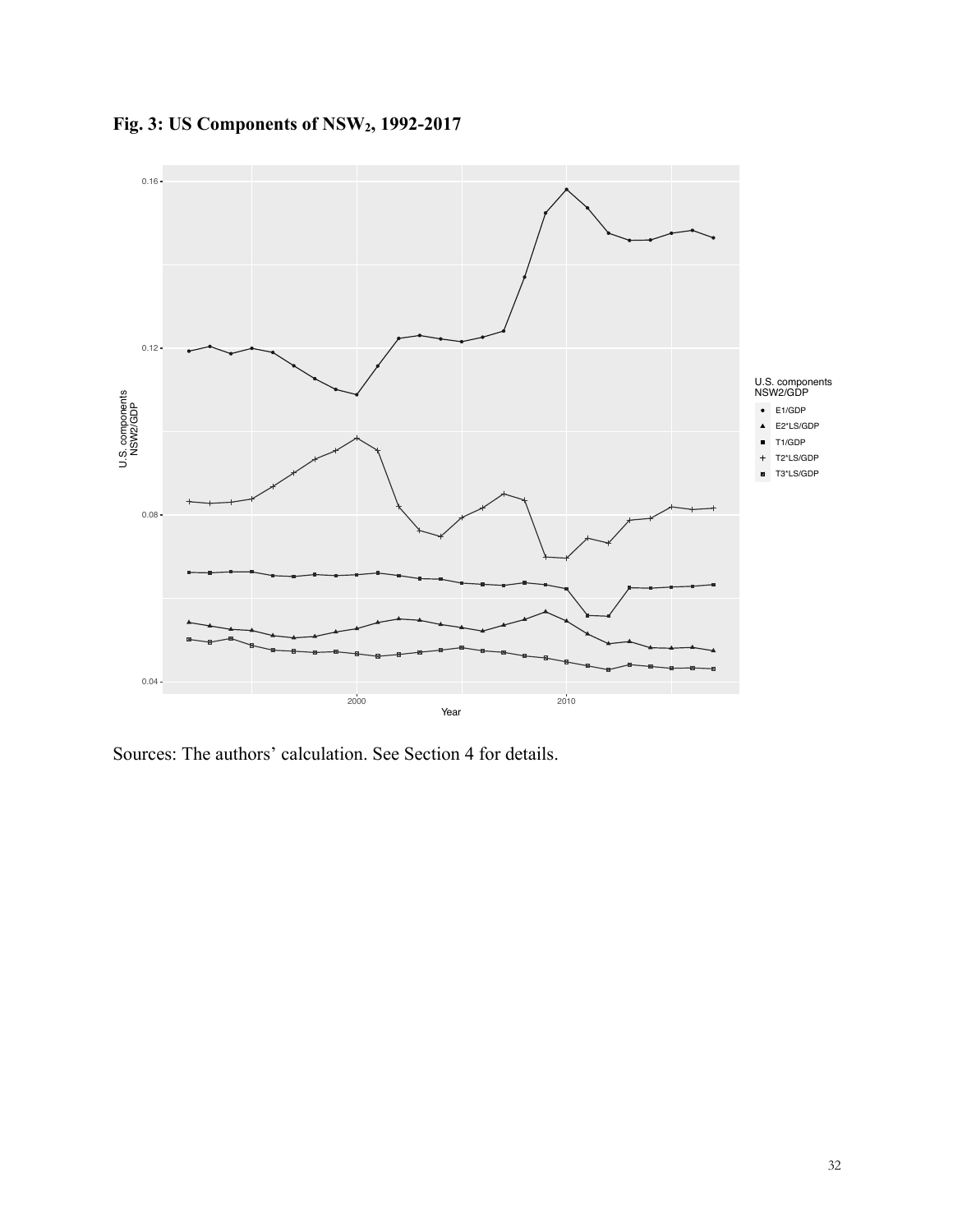

**Fig. 4: China Rural NSW/GDP, 1992-2017**

Sources: The authors' calculation. See Section 4 for details.